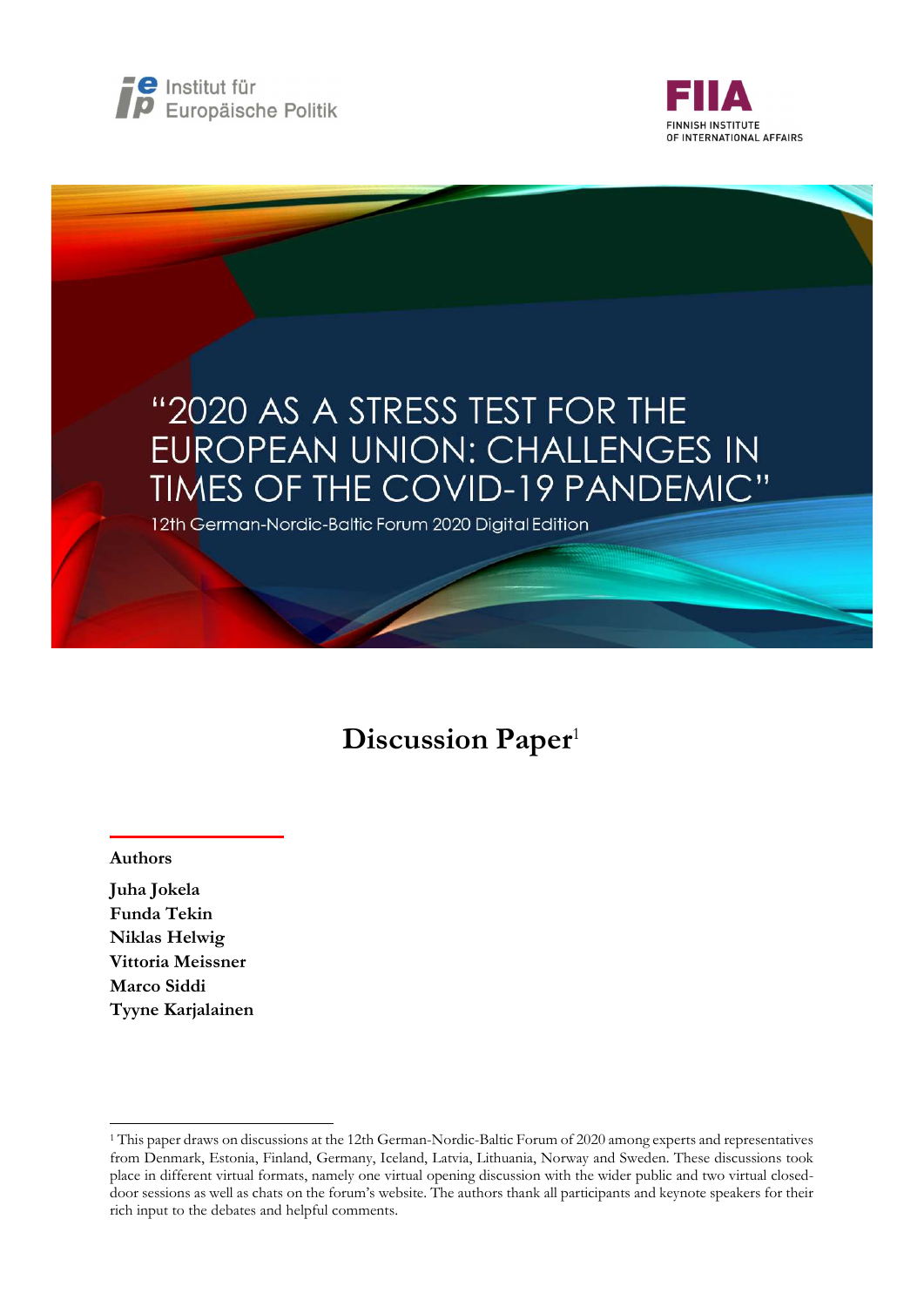## Key Takeaways

During the 12<sup>th</sup> German-Nordic-Baltic Forum of 2020, experts and representatives from Denmark, Estonia, Finland, Germany, Iceland, Latvia, Lithuania, Norway and Sweden discussed four main topics in the shadow of numerous crises triggered by the COVID-19 pandemic. For each topic, the experts identified specific policy recommendations:

## 1. Shaping the EU's global agenda through multilateralism

- The EU should use the new momentum in transatlantic relations to mitigate a further escalation of tensions between the US and China.
- The EU needs to continue finding like-minded allies to secure its interests in multilateralism and retain close collaboration with the UK.
- The EU should advance engagement of civil societies and connections with non-state actors in multilateral platforms, such as the United Nations, in order to reinstall the fora's legitimacy.
- The EU needs to become clearer in defining its priorities and common positions.
- The EU should look past semantic differences on EU strategic autonomy in promoting its values. and interests globally, which should include close cooperation with the US.

#### 2. The EU as a global leader in climate action? A view into the future

- The Just Transition Mechanism should ensure that these funds reach the main underdogs from energy transition, but also that their use is compatible with the green agenda.
- The EU should 'lead by example' and avoid offshoring environmental damage to other nations. It should develop a border carbon adjustment mechanism that does not undermine exports of the global South and incentivises other major polluters to accelerate energy transition.
- The EU should openly cooperate with the US and China in promoting the climate agenda as well as with neighbours, such as Russia, in reorienting energy partnerships toward renewable energy.
- The EU should seek trade partnerships granting access to rare earths and raw materials necessary for renewable energy, without adopting a securitised approach to supply chains.

#### 3. Next Generation EU: Challenges on the path towards economic recovery

- The EU needs to strengthen and complete the Single Market to achieve more competitiveness and reinforce not only its global economic role in particular but also its economic resilience in general to create common strategic stocks of critical drugs, pharmaceutical and medical products.
- The EU needs to use the COVID-19 recovery plan 'Next Generation EU' for structural reforms in member states to address the pandemic's asymmetric effects.
- The EU needs to encourage and promote new forms of innovation and investment while safeguarding sustainable employment.
- The EU must play a leading proactive role and step up its robustness in trying to build coalitions with the US, Japan and Australia along with addressing China's unfair trade practices.

#### 4. Facing crises by building resilience: the EU's way forward

- EU member states need to be willing to build (flexible) alliances in different sectors and pool expertise in a variety of areas, such as the development of vaccines and treatments.
- The EU needs to strengthen societal resilience by informing both its own citizens from an internal perspective as well as key global players from an external perspective on what the EU is and does.
- In order to strengthen the rule of law, the EU should counteract declining trust in the EU as well as the diminishing appeal of liberal democracy and its values.
- The EU should set up a centre for the anticipation of major digital challenges such as large-scale cyber-attacks to ensure robust risk assessment and management
- In order to achieve more cooperation in migration matters, the EU needs to find a strong voice and representation at the supranational level while also reinforcing internal EU solidarity. This needs to be coupled with making common European solutions more appealing than those at national level.

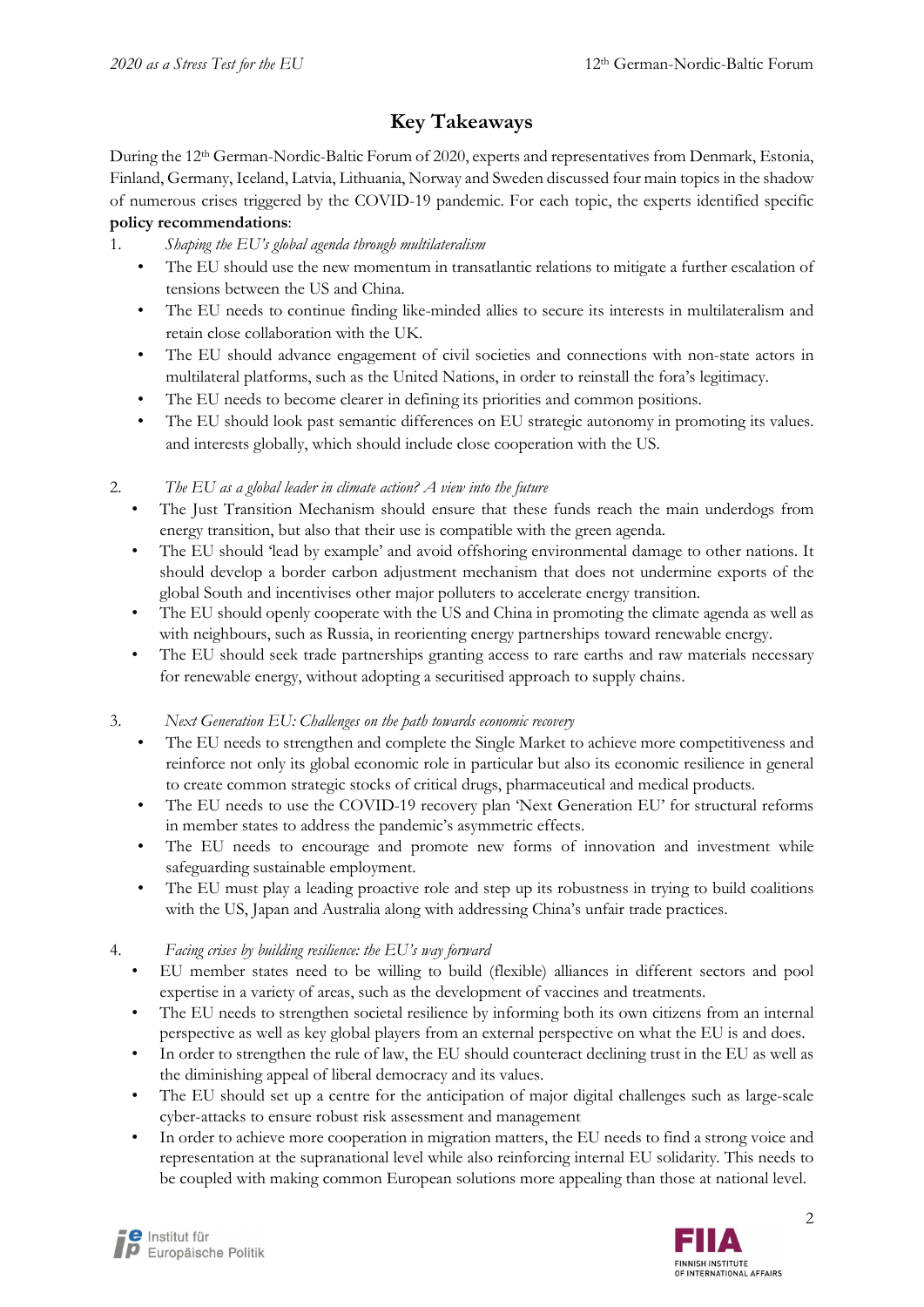#### Introduction

The COVID-19 pandemic has deeply shaken the entire European Union (EU) with bordercrossing effects on health security as well as the economy and general functioning of the EU. Politically, it has exacerbated differences between and within member states' societies, highlighting shortcomings in EU and national decision-making. This discussion paper analyses the present situation and explores what the Nordic-Baltic states could do together with Germany, to provide practical answers in response to such exceptional circumstances and forge a way forward to pass yet another EU stress test.

Expert discussions within the German-Nordic-Baltic Forum (GNBF) 2020 highlight that the EU needs to address current external and internal challenges efficiently, while becoming more resilient. External challenges for the EU that the COVID-19 pandemic has laid bare revolve around three main dilemmas. Firstly, in order to become stronger together on the global stage, EU member states must reconcile an aspiration to build European sovereignty and forge multilateralism. Cooperation as framed by international organisations has to be complemented by strategic and stronger partnerships with key actors, in order to revamp multilateralism as well as the EU's strategic autonomy so as to make progress on its global agenda. Secondly, the disruption of supply chains by the pandemic around the world has highlighted the difficulties in regaining European control, possibly by moving production closer or back to the EU, while also safeguarding the rulesbased global trading system as well as the EU's liberal and open economy. Ongoing US-China disputes add to the complexity of this specific dilemma. Thirdly, the EU needs to look more closely at how its climate policy and the European Green Deal are received abroad. Measures such as the Carbon Border Adjustment could be interpreted by third countries as a form of protectionism in disguise. Moreover, the Union needs to engage with other important global players such as China, Russia and the US to forge green partnerships. Climate change and environmental degradation are becoming increasingly serious issues in dire need of multilateral responses.

Additionally, tightly linked to external issues, the EU is facing three internal challenges. Firstly, the rule of law that is currently coming under duress in certain member states, should be seen as the bedrock of EU resilience. Hence, its defence and promotion along with other core values are of vital importance. Secondly, in regard to the EU's economic crisis there is a need to strengthen the Single Market and pursue an open economy, thereby championing economic competitiveness and investment in innovation. Thirdly, there is a question of the EU's ability to make independent policy choices on a world level and foster solidarity between its members. The EU's success in solving common global challenges has always been built on internal (and external) cooperation, hence its ability to act independently according to its own interests and values in order to compete with major international players.

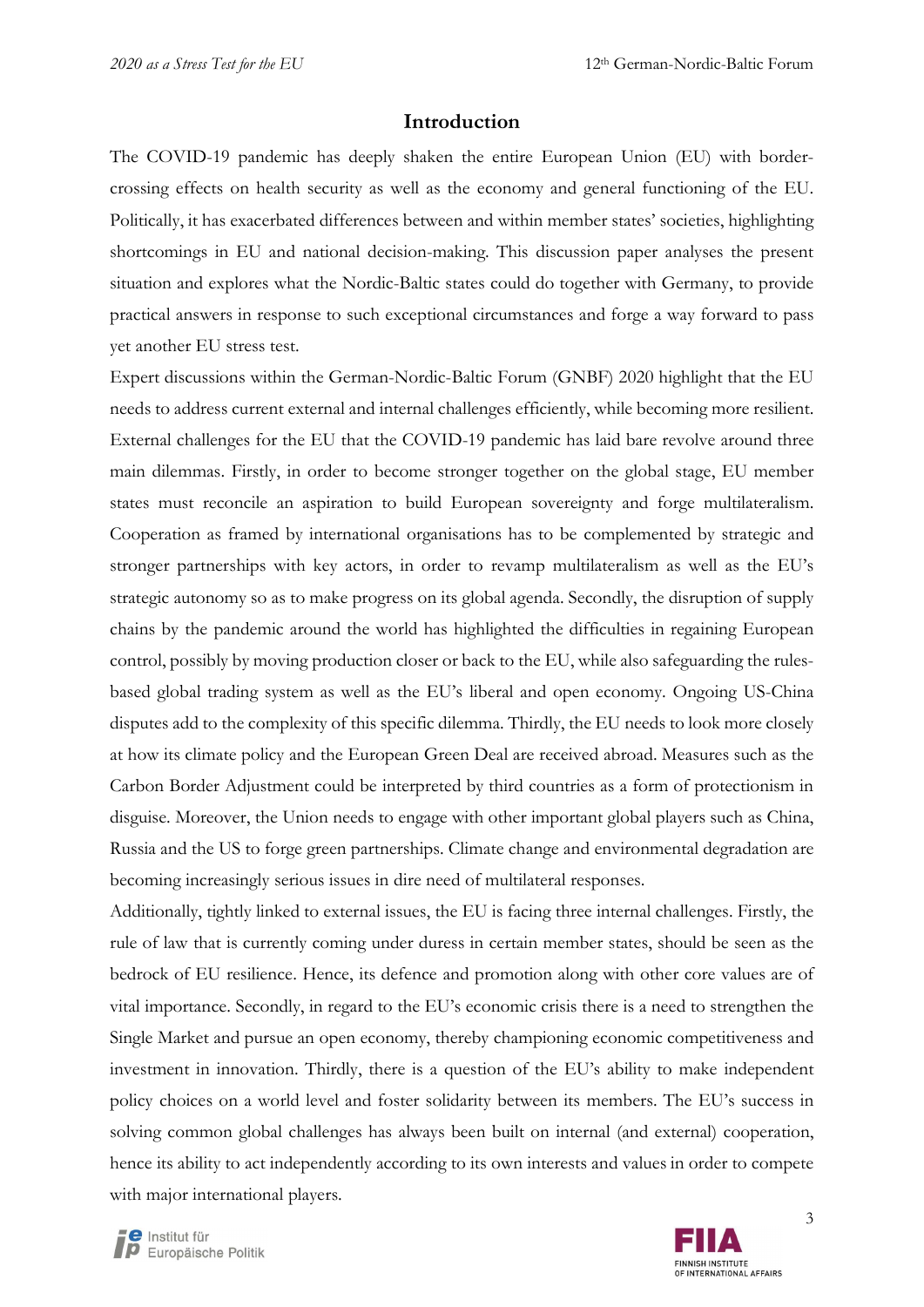#### 1. Shaping the EU's global agenda through multilateralism

#### **Context**

Since the end of the second World War, multilateralism has been a key tool for nation states to deal with common challenges, prevent conflicts and share global responsibility. Following the COVID-19 pandemic and mindful of notable global challenges such as climate change, the necessity for international cooperation will be vital. Yet, multilateralism is currently under pressure. Due to intensifying rivalry among great powers and the US's current state of introspection, the 75-year-old rules-based international order and its multilateral institutions are at least temporarily facing serious efficacy and legitimacy problems.

The EU represents a distinctively deep form of multilateralism, which has gradually developed towards a political community with a full-fledged legal order. Given the Union's sui generis character and its key assets, such as regulative and market power, advancing multilateralism globally has been a key strategic interest. The degradation of multilateralism presents a major concern for the EU in promoting its values and defending its interests, hence its efforts to respond not only by defending multilateral institutions and arrangements, but also by promoting reforms to increase their effectiveness. Furthermore, member states have set up new initiatives in order to defend multilateralism jointly with like-minded states. Examples include the French-German initiative on the Alliance for Multilateralism along with the Nordic foreign and security policy cooperation to support multilateralism.

Given their economic characteristics, history and geographic position, countries in the Nordic-Baltic region have a distinct perspective on multilateralism. They perceive this as a way of promoting free trade and competition-based market principles, to which they are fundamentally committed, on top of widely recognised gains related to smaller states' international influence and security. However, Nordic and Baltic states also have a long tradition of thinking about security threats in a comprehensive manner, involving civil society and the private sector in the process. Hence, they recognise the increasing geo-economic challenges and the need to reduce vulnerabilities related to foreign investment, supply chain dependencies and technological competition. They perceive multilateral fora as forming a useful tool in mitigating such geoeconomic competition risks.

The crisis of multilateralism, uncertainties in the transatlantic partnership and an increasingly assertive China, have led to a lively debate on EU strategic autonomy. This concept reflects an aspiration to manage interdependencies with third parties and create the capacity to implement self-determined policy decisions. The EU's ambition for autonomous action also impacts its multilateral engagement, in vowing to further its values and interests more boldly within international settings. The emphasis on 'autonomy' has raised questions in some Nordic and Baltic

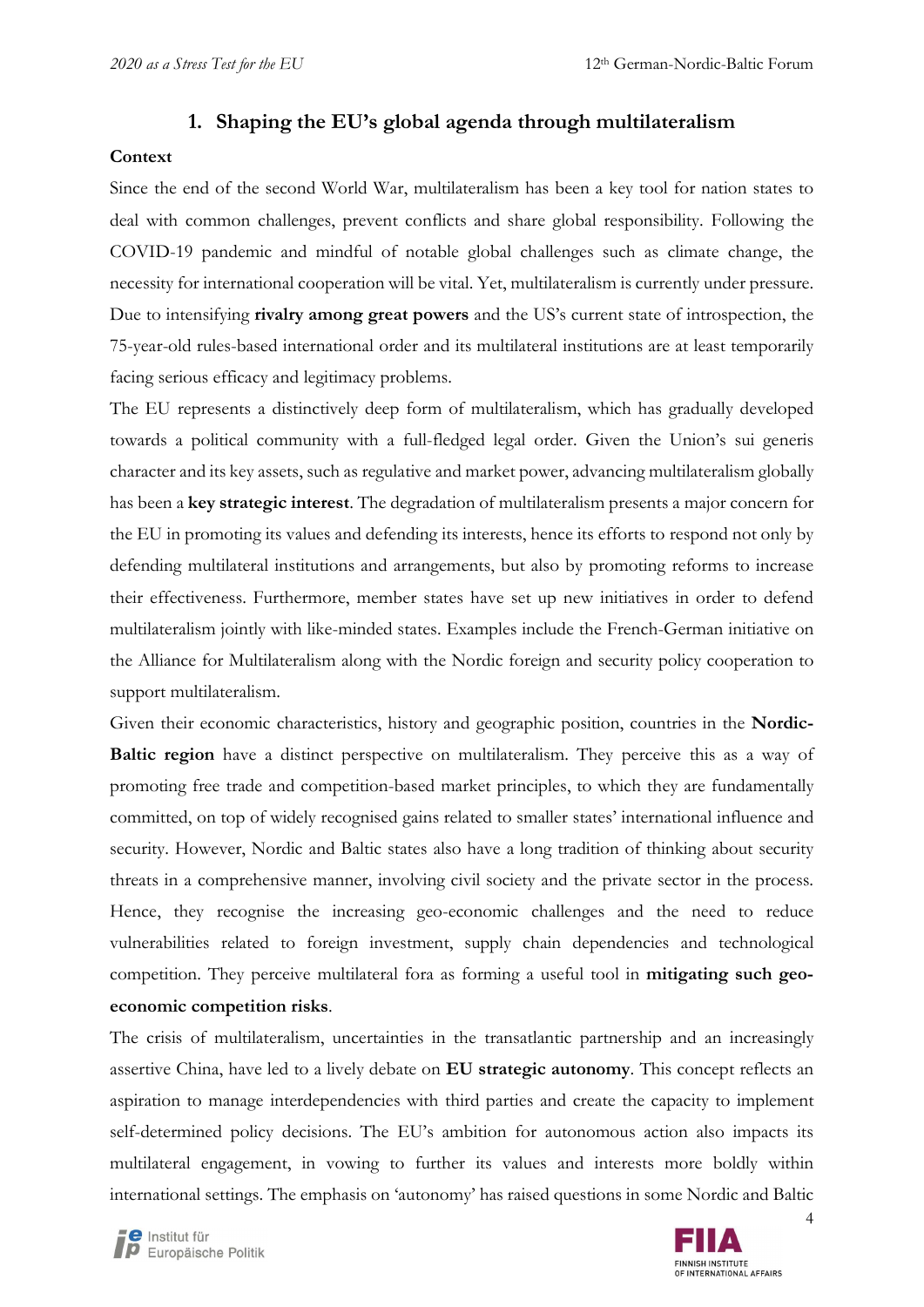countries on the grounds that it might be interpreted as decoupling from the US and NATO, thereby signalling the EU's position as being equidistance from China and America. Instead, the transatlantic-minded Nordic and Baltic states tend to underline that the ability for a selfdetermining EU to be competitive within the global environment can be achieved only through a strong transatlantic partnership. This aspiration might rather be reflected in the term 'cooperative sovereignty', but it ultimately depends on the implementation of policies rather than conceptual debates.

One of these policy questions is how the EU positions itself in relation to growing competition between the US and China. Election of the multilateral-oriented Biden administration in America opens up the possibility of closer cooperation, using the proposed 'Summit for democracy' to coordinate common multilateral approaches with like-minded states. At the same time, global challenges such as climate change, stress the need for broader collaborations across ideological lines. At times, the EU should not merely content itself with old alliances, but rather extend its horizons in the search for new strategic partnerships, for example, when it comes to building digital infrastructure in Europe. In other words, the EU stands to lose from great power competition that is sharply defined along ideological lines and must instead find ways to mitigate Sino-US rivalry.

#### Internal and external challenges

Current trends in world politics force the EU to adapt its strategy towards international cooperation in general, but particularly regarding multilateralism. The US withdrawal from multilateral fora under Trump's administration, the aspirations of newly emerging powers to reshape multilateral institutions and arrangements, together with increasing competition between the two dominant powers make achieving multilateral solutions to global challenges very difficult. These problems are becoming progressively more evident as the UN increasingly struggles to come up with collective responses to international security challenges. America's attempt to 'snap back' UN sanctions on Iran can be seen as the latest example. Similarly, it is feared that functionality of the World Trade Organization will become the victim of trade wars between the US and China.

Since the US commitment to multilateralism weakened during Donald Trump's presidency, many hopes are now attached to the restoration of America's role during Joe Biden's forthcoming term. However, in regard to the Nordic and Baltic states, Trump's presidency has not led to a complete downturn in transatlantic cooperation. When it comes to security and defence, much of the close partnership has continued over the past four years, displayed for example in support for Baltic defence. Furthermore, many of the challenges experienced in multilateral cooperation with the US are unlikely to disappear under Biden's administration.



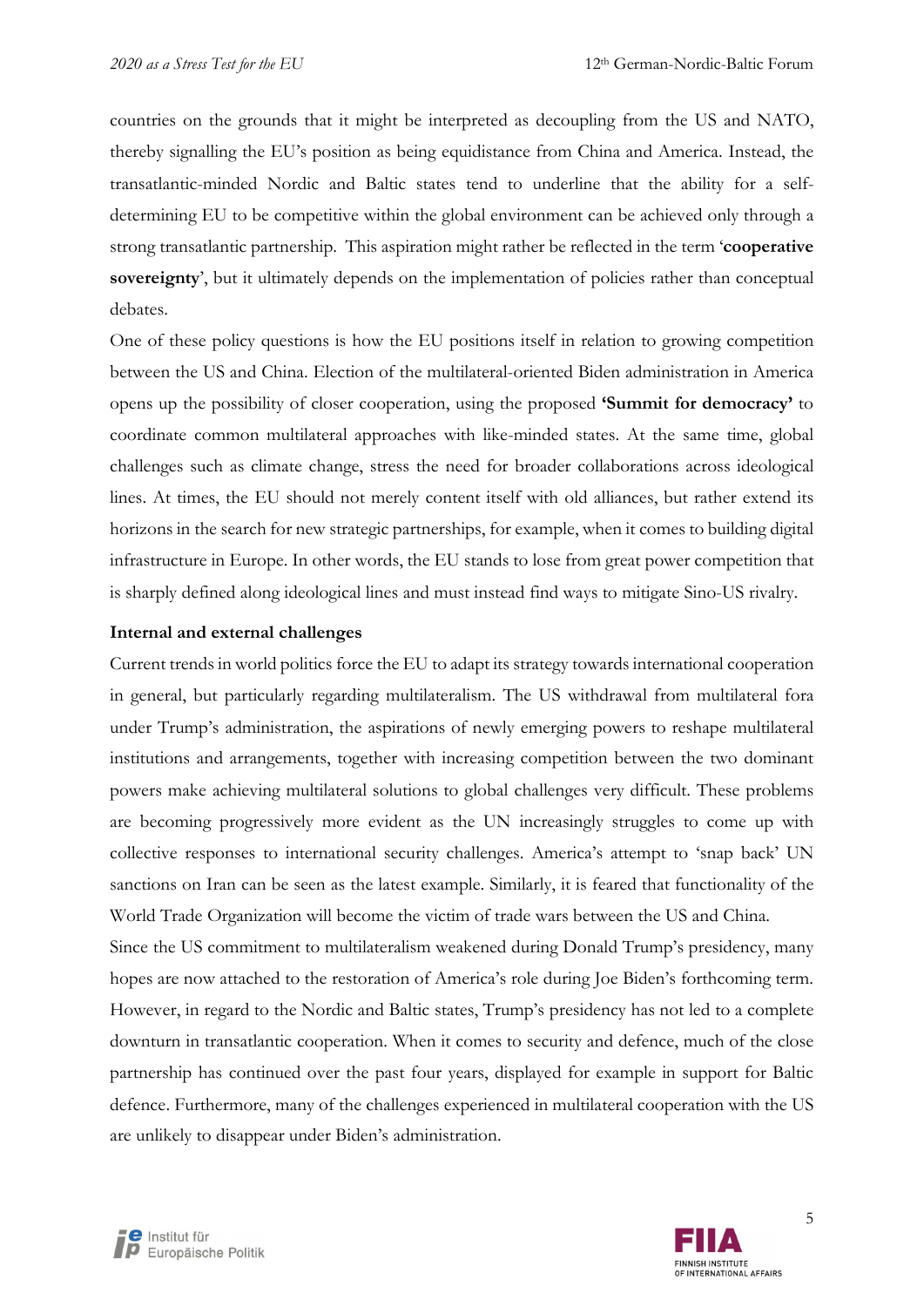Russia's engagement in dialogue on multilateral platforms is a priority for the EU in general and the Nordic and Baltic states in particular. However, as often highlighted especially by the Baltic states, the EU should maintain a cautious approach when engaging with Russia in multilateral fora and not compromise when its key values are challenged. The importance of this has again been highlighted by the political crisis in Belarus which started after the August 2020 presidential elections. Similarly, the EU should remain true to its values when cooperating with other global actors that do not necessarily share the EU commitment to human rights, for example.

The United Kingdom's withdrawal from the EU brings another layer of concerns in regard to multilateral cooperation. The UK has been an important Nordic and Baltic states' partner within multilateral fora, cooperation that needs to be redefined after Brexit, which is also likely to prompt an increased significance for NATO, already a highly relevant multilateral institution, especially for the Baltic states. Future British relations and those with the more demanding Turkey as non-EU NATO members highlight in particular the need for Germany's active approach to multilateral cooperation as a key member in both organisations.

The EU also has other important internal issues to resolve, which threaten its credibility as one of the last bastions of multilateralism. The Rule of Law challenges reported in some member states have damaged the EU's international credibility. Moreover, an increasingly competitive global environment has made it difficult for member states to address alleged European overrepresentation in multilateral institutions.

Finally, funding is a key topical issue for multilateral institutions to resolve: according to a recent Brookings study (2018), 53 multilateral organisations cost around USD 63 billion annually. There is clear pressure to equate EU financial contributions to multilateral fora with its level of economic power. Most importantly, the Union should take the lead in developing multilateral institutions more effectively, seeking at the same time to cooperate with likeminded allies such as Canada and the UK. The reforms initiated should reflect long-term EU ambitions and focus on areas where progress is possible.

#### Key issues to be addressed

- The US retreat from multilateral fora (looking likely to be reversed under the new Biden administration), the aspirations of emerging powers to reshape multilateral arrangements and increasing geopolitical competition, make achieving multilateral solutions to global challenges more difficult.
- The increasing great power competition between the US and China, including an intensifying ideological confrontation, risks putting the EU in an uncomfortable position

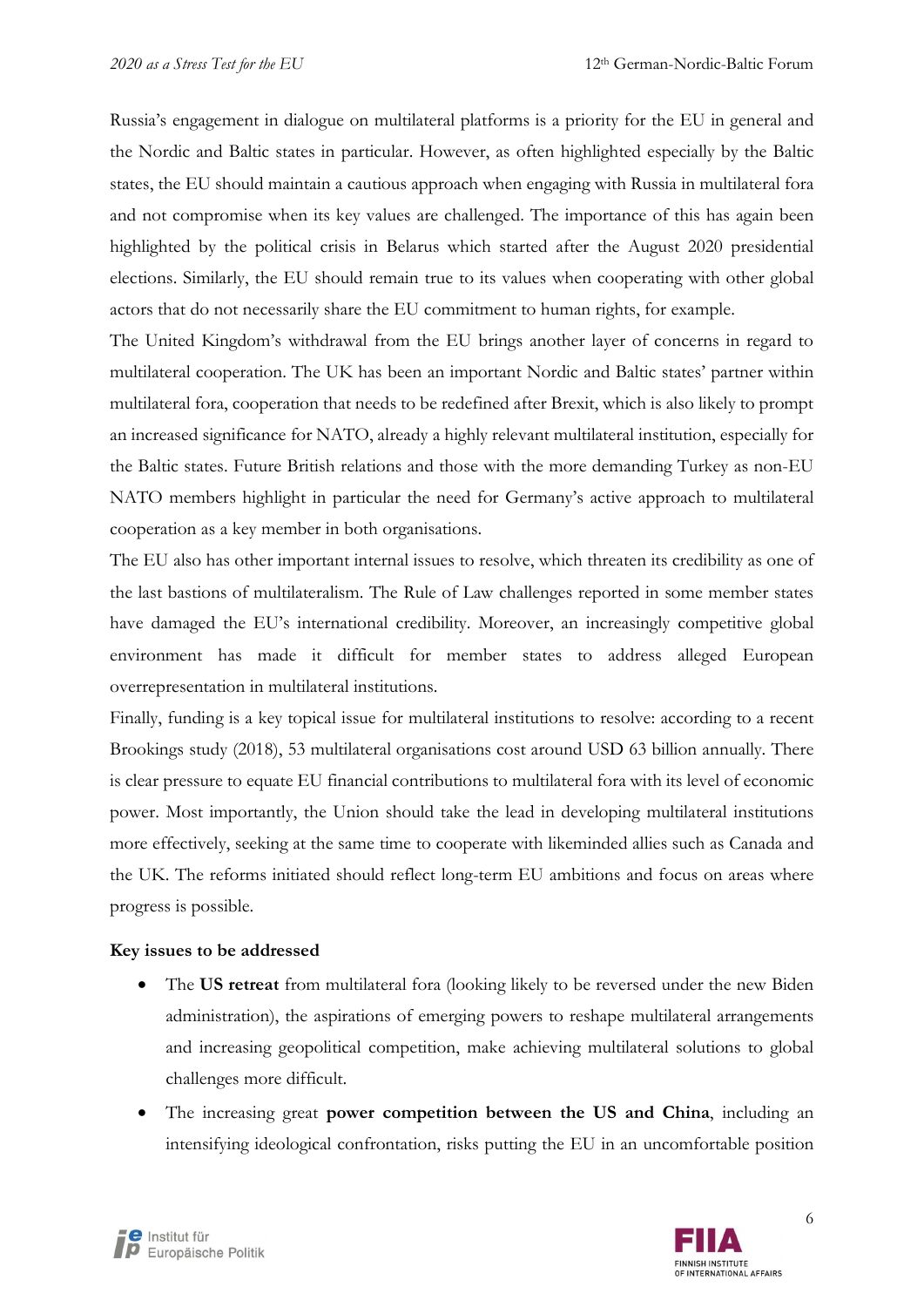where it has to choose between a close transatlantic economic and security partnership and growing trade and industrial ties between Europe and China.

• The United Kingdom's withdrawal from the EU and the Rule of Law challenges in some member states exert pressure on the EU's sui generis character as defender and embodiment of multilateral cooperation.

#### Recommendations:

- The EU should use the new **momentum in transatlantic relations** to mitigate a further escalation of tensions between the US and China. While adherence and promotion of democratic and liberal values are central to Nordic and Baltic foreign policy, a negative spill-over of ideological and economic competition between the US and China into areas of pragmatic cooperation should be avoided.
- The EU needs to continue finding like-minded allies to secure its interests in multilateralism and retain close collaboration with the UK in multilateral fora. Especially when engaging with emerging powers, issue-based networks might be a good option for the EU in its efforts to deepen cooperation. The EU and the Alliance for Multilateralism should increasingly work through the G20 and G7 to secure political supporters and muchneeded reforms of the multilateral institutions.
- The EU should advance **engagement of civil societies** and connections with non-state actors in multilateral platforms, such as the United Nations, in order to reinstall the fora's legitimacy. The Nordic and Baltic states could serve as an example, in their sharing long traditions of engaging with civil societies on security and policy questions.
- The EU should put forward joint candidates to fill high ranking positions in international organisations. Coordination within the Nordic states on UN Security Council membership campaigns is a good example to follow. In general, the EU needs to become clearer in defining its priorities and common positions amongst the 27 member states which should then be delivered as one in multilateral institutions. The EU's funding of international organisations should be balanced to match its economic power.
- The EU should look past semantic differences on **EU strategic autonomy** in promoting its values and interests globally, which should include close cooperation with the US. At times this might involve pursuing a 'third way', distinct from those of China and the US, for example on digital regulations.

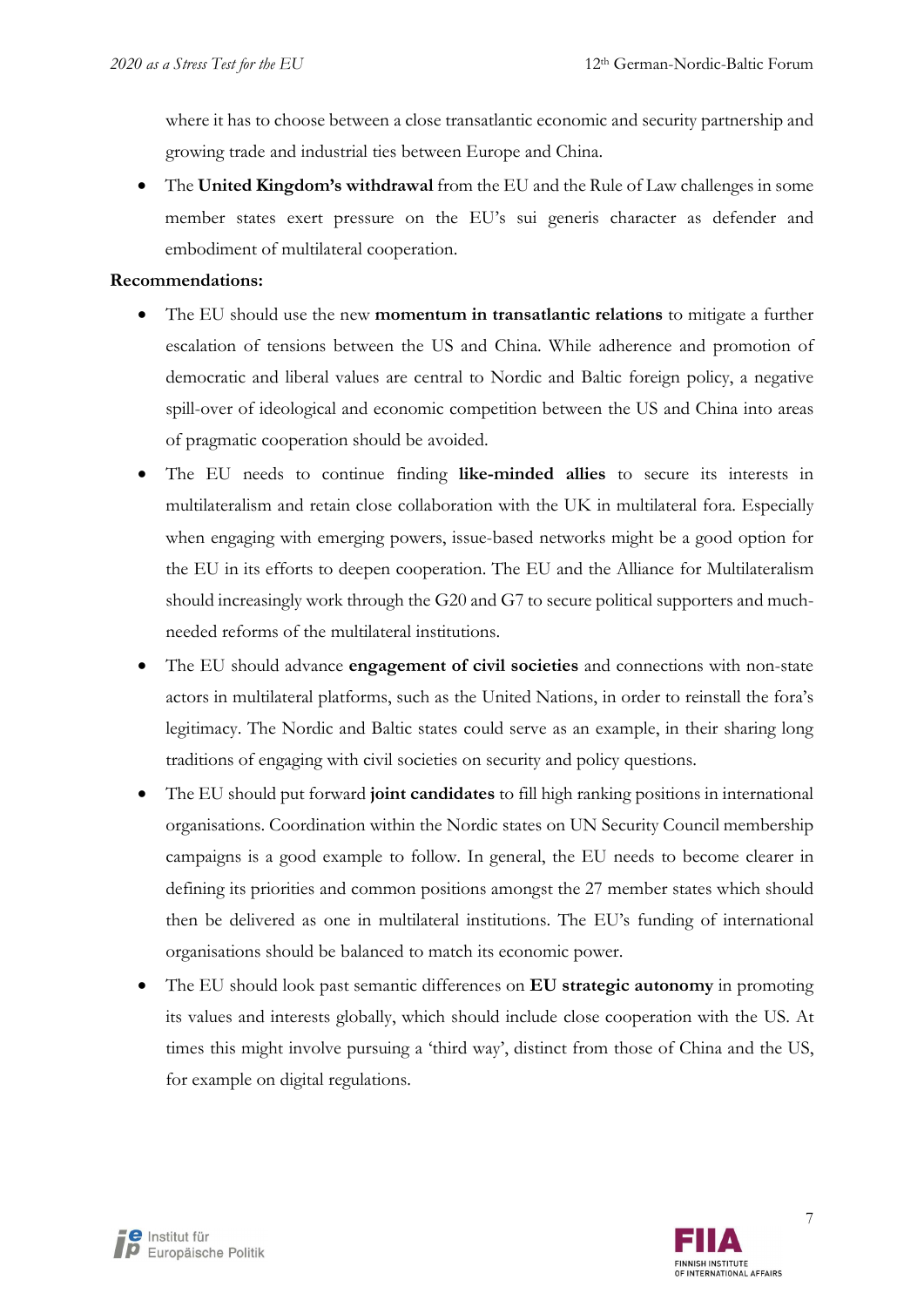## 2. The EU as a global leader in climate action? A view into the future

#### **Context**

In recent years, the **climate crisis** has become increasingly evident, as highlighted by the melting of polar ice and glaciers, record high temperatures and a succession of catastrophic forest fires in Sweden, Siberia, Australia as well as the US in 2018-20. For the Baltic region, winter 2020 has been one of the warmest on record. In Europe, influential civil society movements – such as 'Fridays for Future' – have emerged, calling for urgent climate action. Simultaneously, though, right-wing populist movements and politicians that call into question scientific evidence about climate change have gained support in several countries. Within the Baltic region, they have increased their vote share in Germany and Sweden, joined a government coalition in Estonia and have won all elections in Poland since 2015. Amidst these controversies, the European Union has endorsed the Paris climate agreement. In December 2019, it launched the European Green Deal, a roadmap of upcoming policies and strategies to promote energy transition and achieve climate neutrality by 2050 (see [Siddi 2020](https://www.fiia.fi/wp-content/uploads/2020/05/wp114_european-green-deal.pdf)). By 2030, the European Commission is seeking a reduction in greenhouse gas emissions of at least 55% (compared with 1990 levels).

#### Internal and external challenges

The European Green Deal includes, in particular: a climate law; a new industrial strategy; a 'farmto-fork strategy' concerning the sustainability of the food chain; a new circular economy action plan; expansion of the EU Emission Trading System; and the introduction of a border carbon adjustment mechanism. EU institutions are debating a climate law that will codify the climate neutrality target for 2050. Nordic countries have been particularly ambitious concerning the green agenda and emission reduction targets.

However, some member states – especially in East-Central Europe – are concerned about the cost of energy transition due to their continuing reliance on coal. Following the COVID-19 pandemic, Polish and Czech officials have argued that the Green Deal should be deprioritised. Poland and Hungary, EU members that are critical of the Green Deal, have been accused of breaching the rule of law. When the EU announced its intention to make funding (including green funds) partly conditional on respect for the rule of law, Poland and Hungary vetoed the Union's budget for 2021-2027. This led to an intra-EU impasse and delayed the Union's green agenda.

In the Nordic region, right-wing populist parties pose an internal challenge to climate action and related EU policies. For instance, the Finns Party has been campaigning against so-called 'climate hysteria'. It cannot simply be assumed that Nordic EU members will always be ambitious in climate policy, as views such as those expressed by the Finns Party may be mainstreamed and begin to influence the public debate. In Germany, the Alternative for Germany Party is sceptical about

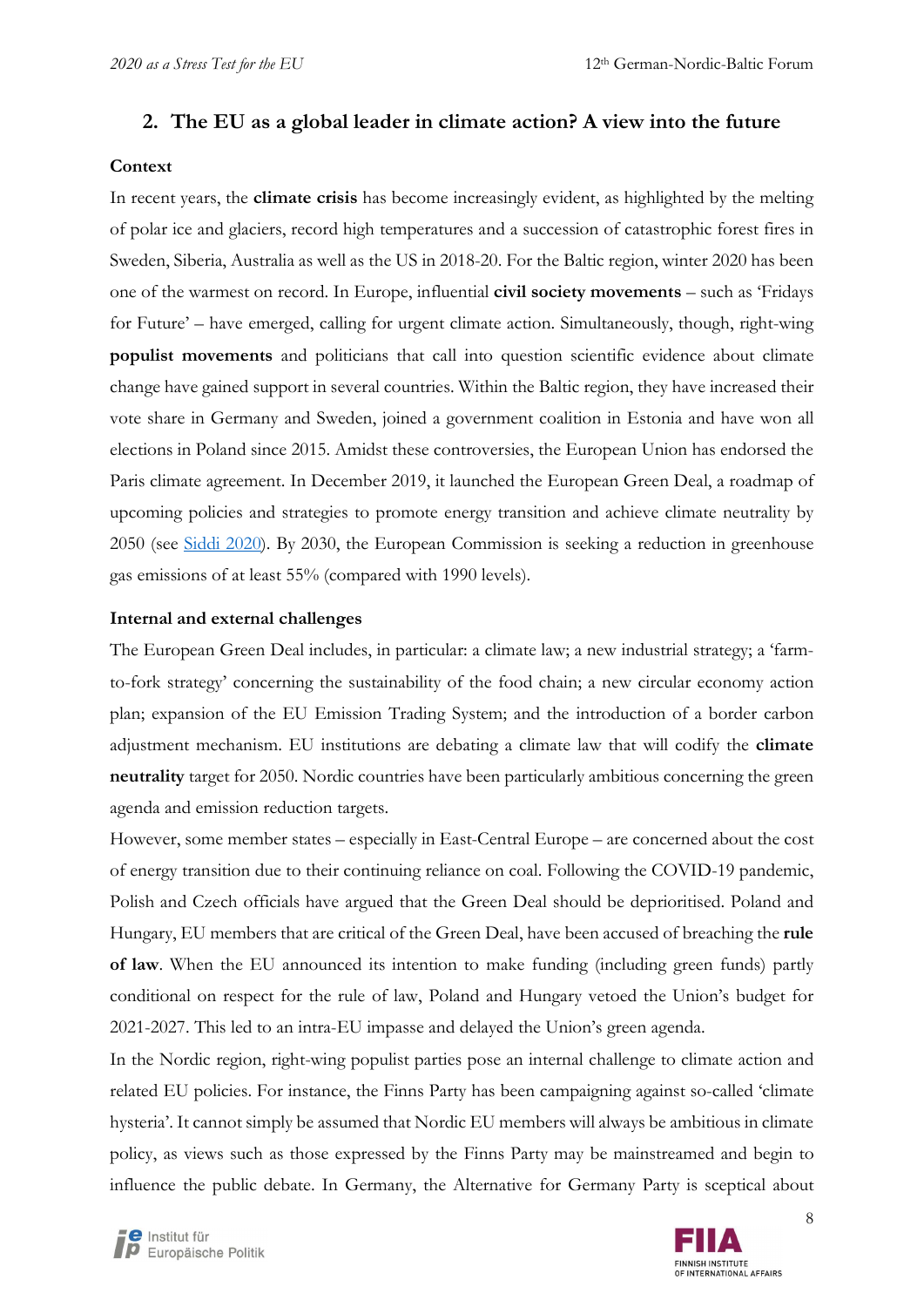climate change and opposes transferring Green Deal strategy powers to the European level. Nonetheless, both in Germany and Nordic EU member states, the majority of citizens are (deeply) concerned about climate change.

Implementation of the climate agenda requires international cooperation, especially bearing in mind large global emitters such as China, the US and Russia. Climate cooperation also needs to be sustained in future relations with the United Kingdom following Brexit. The Green Deal proposes making the EU a global leader in climate action through multilateral diplomacy and the inclusion of sustainability commitments in **future trade agreements**. However, there has been little consistent evidence of this to date. Moreover, the EU's plan to introduce a border carbon tax could lead to disagreements with third countries and accusations of 'green protectionism'. There is also evidence that EU meat and agricultural imports contributed to extensive deforestation and degradation of vast territories, particularly in tropical regions (se[e Fuchs et al. 2020\)](https://www.nature.com/articles/d41586-020-02991-1). As a destination market for a large share of products made in the global South and as a historic polluter, the EU has a moral obligation to prioritise climate action over mere economic profit.

Another international challenge stems from the changing configurations of energy security during energy transition. As the EU progressively switches from fossil fuels to renewable energy, it will reduce its reliance on oil and coal providers, which will incur economic losses and potential domestic instability. Simultaneously, the EU will become more dependent on rare earth minerals and energy storage technology related to renewables.

#### Key issues to be addressed

- The EU needs to overcome **divisions between member states** concerning the priority and substance of Green Deal policies, mindful in particular (but not only) of the East-West divide.
- Another challenge stems from divisions within member states, where right-wing populist parties have often cast doubts on the urgency of measures to counter climate change and facilitate energy transitions.
- Effects of the COVID-19 pandemic may influence the Green Deal and climate agenda. There is a risk that the focus will shift to dealing with the pandemic and economic recovery, leaving sustainability and the green agenda as secondary considerations.
- For the EU to become a global leader in climate action, its measures have to improve sustainability standards and lead to international cooperation, rather than alienate other actors. Measures such as border carbon adjustment may be perceived by third countries as 'green protectionism' and unfair policies of 'rich Europe' towards the global South.



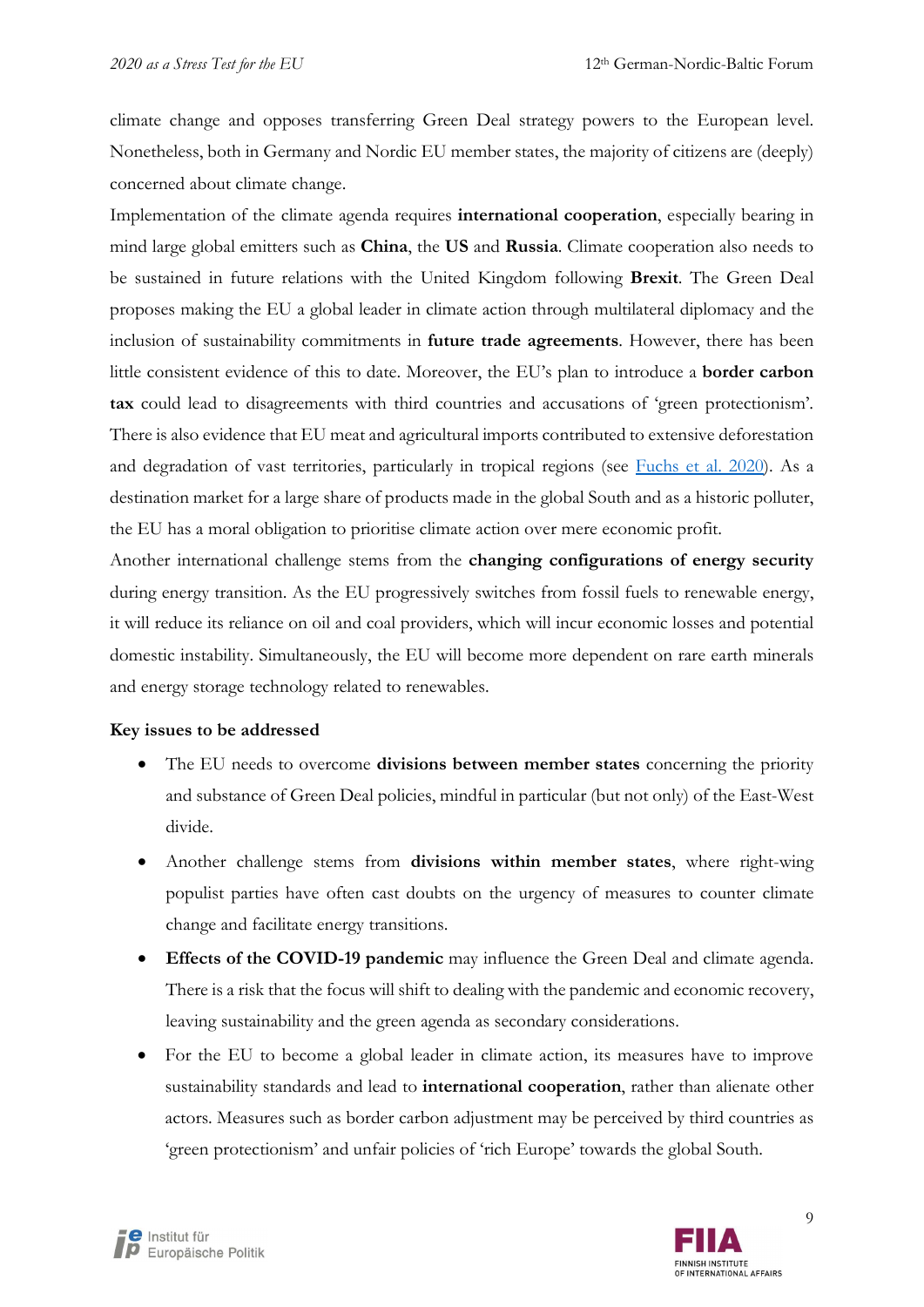#### Recommendations

- The European Commission has launched a Just Transition Mechanism, with a current financial allocation of EUR 17.5 billion, in order to alleviate the costs of energy transition in those European regions that are most reliant on fossil fuels. It will be essential to ensure not only that these funds reach the main losers from energy transition, but also that their use is compatible with the green agenda. Respect for the rule of law and basic EU values should also be an important precondition for acquiring funds.
- The EU should 'lead by example' and avoid offshoring environmental damage to other nations. It should develop a border carbon adjustment mechanism that does not undermine exports in the global South and incentivises other major polluters to accelerate energy transition. Climate finance, technology diffusion and transfers are essential to foster global climate solidarity, ensuring that poorer countries make their industrial sectors more efficient and participate in the energy transition. Trade agreements should include sustainability requirements without shifting costs onto less wealthy partners.
- The EU should **cooperate with the US and China** in promoting the climate agenda. Both the new US administration led by Joe Biden and China's upcoming five-year plan are likely to prioritise energy transition. Despite Brexit, cooperation with the United Kingdom will remain important, particularly in view of the COP26 Glasgow conference in 2021.
- The EU should **cooperate with neighbours** in reorienting energy partnerships from the current focus on fossil fuels progressively toward renewable energy. Neighbours such as Russia and Algeria have vast resources for energy transition, ranging from solar and wind energy production to rare earth elements. Member states such as Germany and Finland can draw on their long-standing partnerships with external energy providers such as Russia. Green cooperation with Russia is particularly important for the Baltic region.
- The EU should seek trade partnerships granting access to rare earths and raw materials necessary for renewable energy, without adopting a securitised approach to supply chains.
- Due to the interlinkages between energy and **digital transitions**, cooperation on both with international partners should be pursued in a spirit of openness and reciprocity.

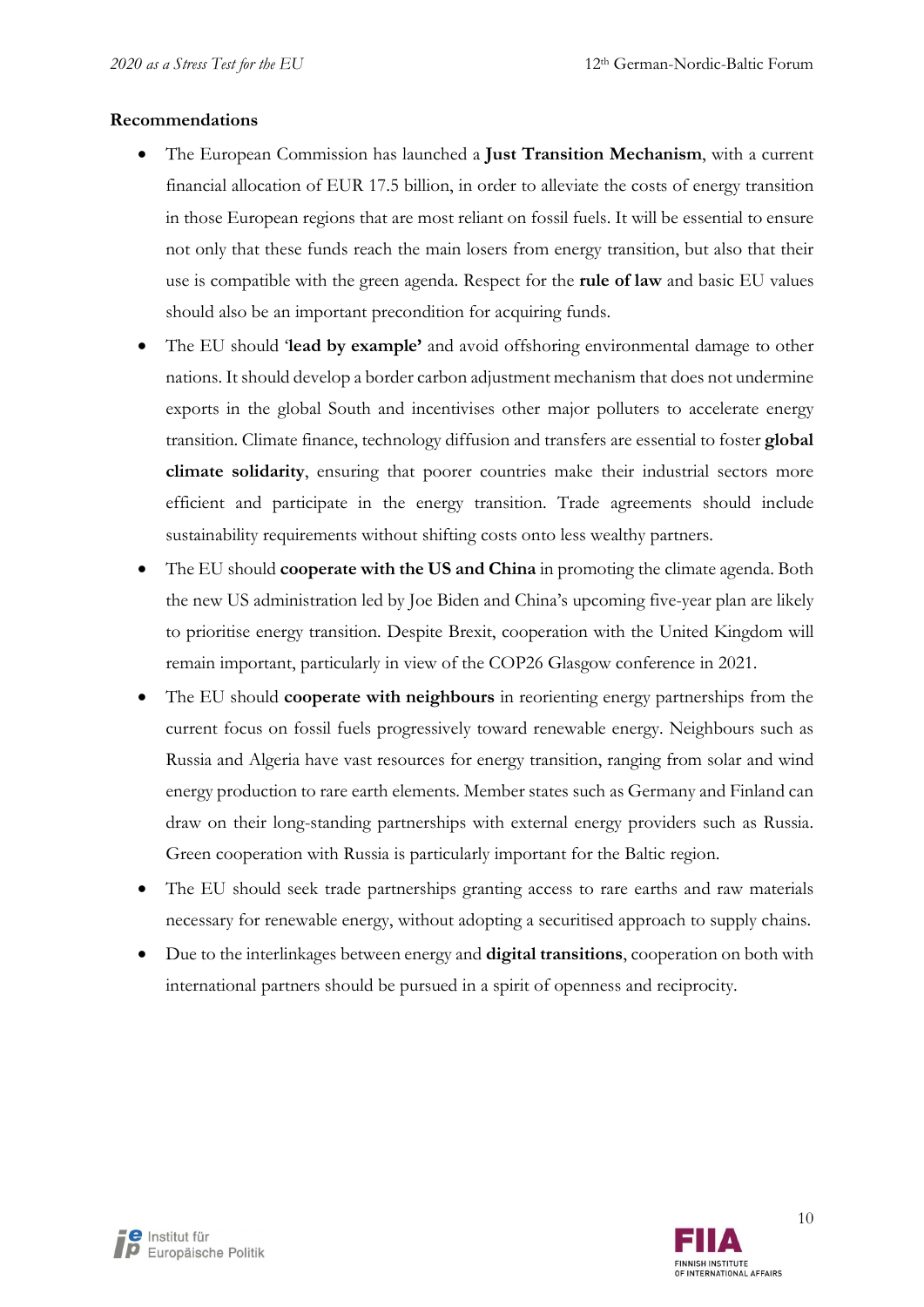# 3. Next Generation EU: Challenges on the path towards economic recovery<sup>2</sup>

#### **Context**

The COVID-19 pandemic has caused economic disruption of historic proportions leading to a widespread common EU shock with **asymmetric effects**. The EU experienced an 11.4% drop in GDP for the second quarter of 2020 compared with 2019, projecting a deep and uneven recession (Eurostat, 2020). Hence, while all countries experienced economic disruption, the impact across EU member states was heterogenous: Western European countries such as France (19%) and Italy (17%) suffered the deepest decline in economic growth, whilst that in the Scandinavian member states and the Baltic countries was less severe. Least affected was Lithuania with a 4% reduction. These asymmetric effects can be ascribed to three factors. Firstly, there was a lack of coordination regarding lockdown measures – Lithuania and Germany for example were among the frontrunners in introducing restrictive measures and lockdowns, while Sweden applied a very liberal and open strategy. Secondly, EU countries have **different economic structures**. Those countries that have been economically affected the most are highly dependent on tourism, which has in turn been deeply impacted by the lockdown measures. Thirdly, the crisis revealed vulnerabilities in many member states' economies, which cause divergent reactions among them when the shock hit. This heterogeneity is at least temporarily driving EU states economically apart and hence leads to a dispersion of different recovery paths. Accordingly, the EU needs an economic recovery that overcomes these divergences, mitigates shock from the pandemic and paves the way for a sustainable future through structural long-term reforms.

#### Internal and external challenges

On 21 July 2020, the EU Council successfully agreed on the new 'Next Generation EU' recovery instrument worth EUR 750 billion and the seven-year EU budget (the Multiannual Financial Framework) costing an overall EUR 1,074.3 billion. Despite initial vetoes from Hungary and Poland, the EUR 1.8 trillion to power the EU's recovery was finally approved in December 2020, thanks also to Germany's intervention as holder of the Council Presidency. Nonetheless, the economic impact of this pandemic is greatly increasing public borrowing. The EU's public debt will rise and test the limits of fiscal and monetary policies, as deleveraging took place slowly at the high end of the economic cycle. In the longer term, a need to restore public finances and tackle debt overhang may risk replaying the austerity policies which followed the 2008 financial crisis (EPRS 2020: 14). Nordic and Baltic countries as well as Germany are divided on this issue. Whereas Denmark and Sweden have been among the so-called 'frugal five' – although Finland could also



<sup>&</sup>lt;sup>2</sup> The authors would like to thank John Niedergesäss for his research work on this section.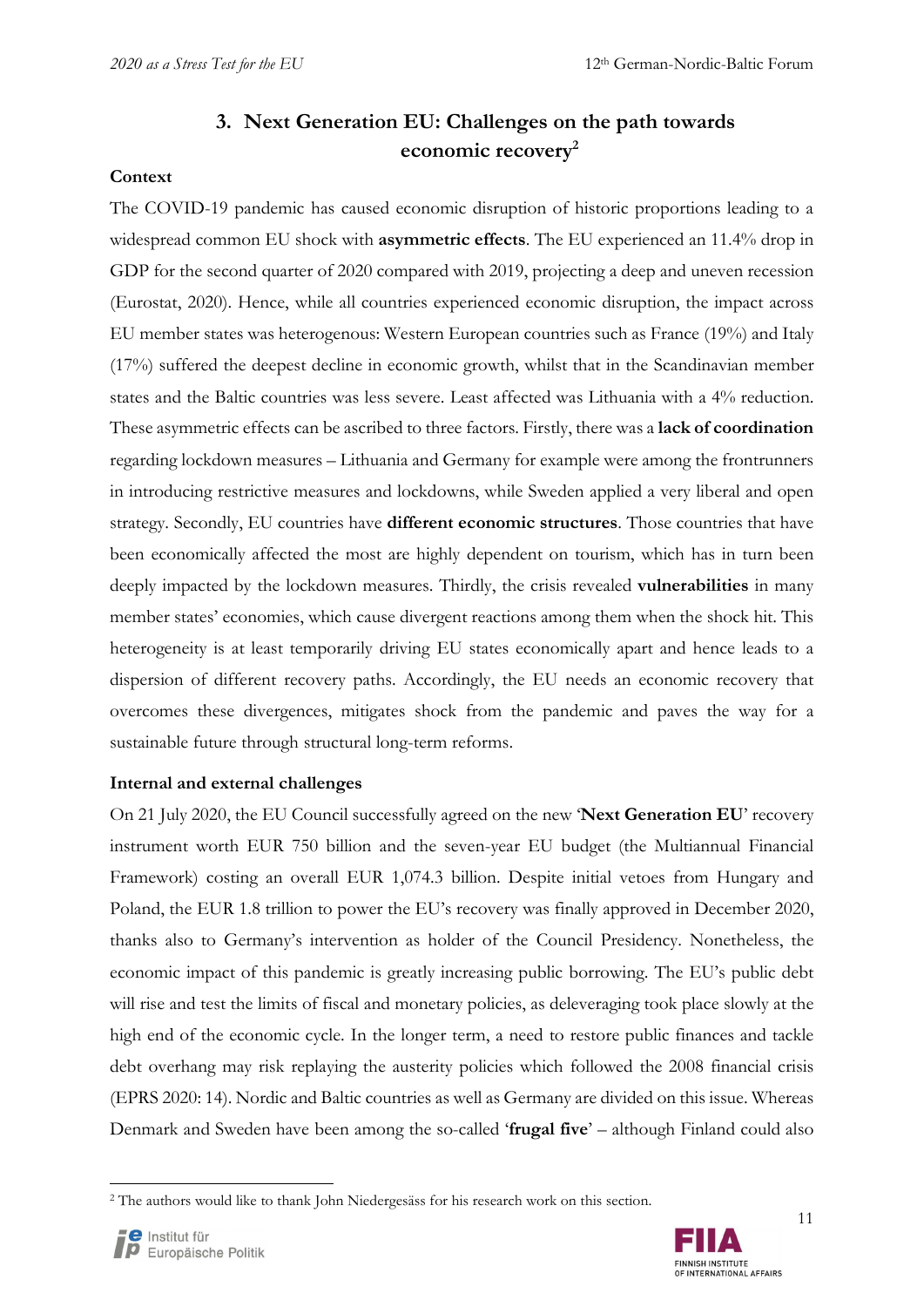be seen as somewhere in-between – by demanding a larger amount of loans instead of grants, Estonia, Latvia, Lithuania and Germany are in favour of a sustainable and inclusive economic recovery plan, which fuels long-term growth. Whether or not the EU's economic recovery plan will sufficiently address future internal as well as external difficulties, such as possible upcoming economic crises, remains to be seen.

While short-time work proves to be effective in preventing high rises in unemployment, the EU's unemployment rate rose to an overall 6.6% in April 2020 and many self-employed workers have lost their income (European Commission, 2020). Moreover, the pandemic has had a profound impact on sustainable employment and widened the gap of income inequality even in the Nordic Region, where it has been increasing since the financial crisis (State of the Nordic Region 2020).

The COVID-19 pandemic has further caused unprecedented disruptions in global and European supply chains, which are highly integrated within the EU and throughout the world. Current restrictions as well as the uncoordinated closure of EU borders during the pandemic have brought European supply chains to a halt, especially in the medical and car sectors. In relation to the challenges highlighted in the  $1<sup>st</sup>$  part of this paper on the European Union and Multilateralism, by disrupting supply chains the US could further increase the damage caused by its punitive tariffs, whereas when looking towards the East, massive disturbances in global supply chains and slower growth could cause over-indebted Chinese companies to fail and threaten the solvency of lenders. EU countries might be strongly affected by these developments (EPRS 2020: 18). The EU's way forward needs to entail solutions which counteract future disruptions of supply chains and strengthen the Union's economic power on the world stage vis-à-vis other global players such as the US and China. However, these two aims are intertwined with specific complex dilemmas, as highlighted in the introduction.

#### Key issues to be addressed

- The development, strengthening and eventual completion of the **Single Market** as well as the related four freedoms have to be at the core of EU economic and social recovery, in order to strengthen the Union's economic power globally.
- The EU needs to pursue more **economic autonomy** to build resilience and diminish any potential vulnerability.
- The fragility of EU supply chains is a further weakness, which has been identified during the pandemic and this must be counteracted.
- The EU needs to overcome economic structural divergences among its members while mitigating the common shock caused by the pandemic.



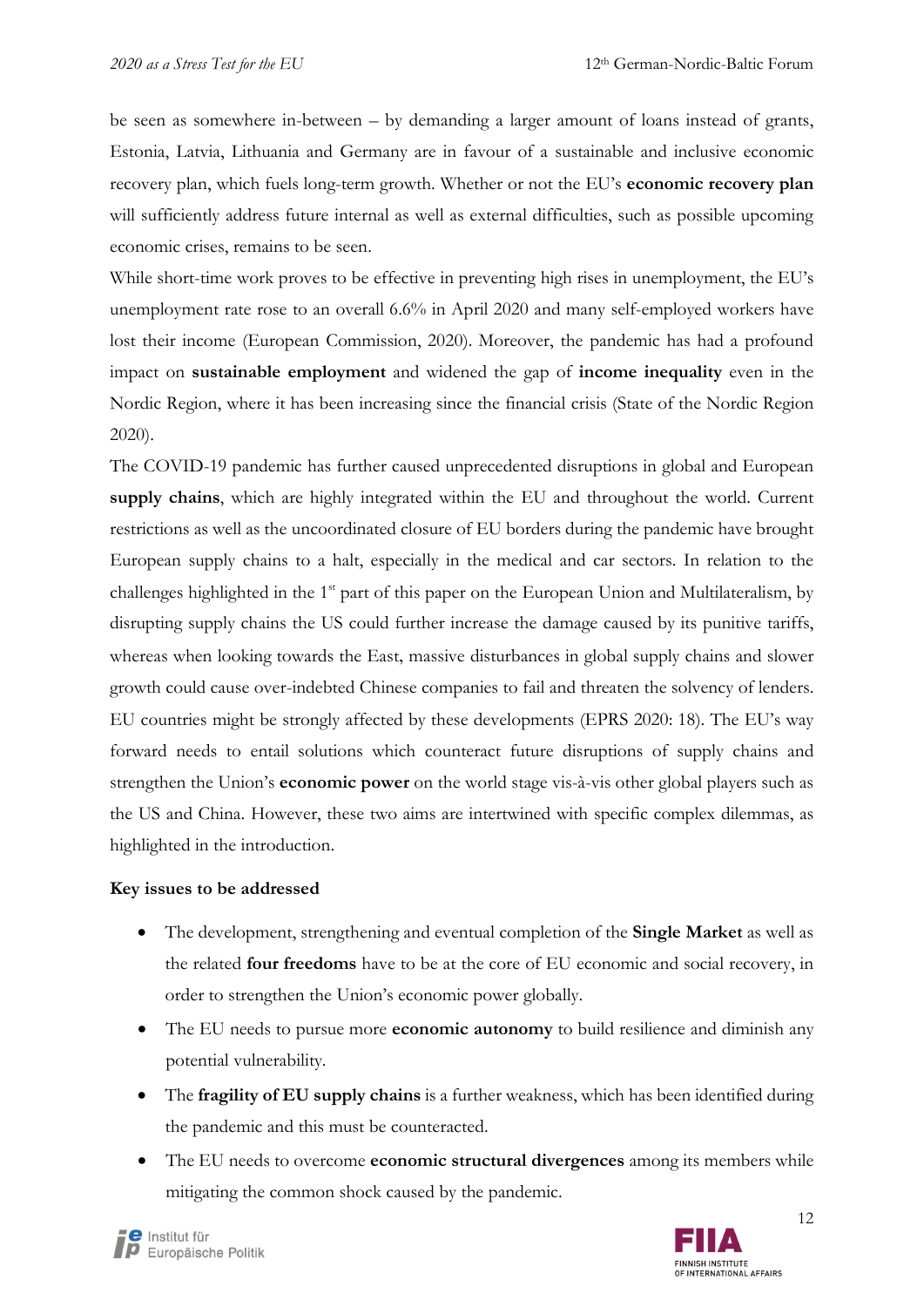- The EU needs to bypass the Hungarian-Polish blockade to save its recovery plan and gain approval for its seven-year budget.
- The EU needs to strike the balance between free trade in a global market and its own EU interests.

#### Recommendations

- Strengthening the Single Market would lead to a more competitive EU and reinforce not only its global economic role in particular but also its **economic resilience** in general. A stronger Single Market could also foster positive public opinion, since it would increasingly reveal the benefits of economic integration. A process of managed interdependence would allow for a symmetric dependency between EU countries and simultaneously strengthen economic integration while advancing its role as a global economic trading power.
- Completing the Single Market should be a top priority for EU policymakers so as to increase economic autonomy. Furthermore, member states should work towards reinforcing coordination at EU level to secure economic autonomy more effectively in strategic areas (e.g. active pharmaceutical ingredients), thus reducing their dependence on third countries (EPSR 2020: 11). More autonomy should not translate into protectionism.
- The recovery fund's magnitude would make possible the presentation of concrete measures to address **supply chain** disruptions in key sectors, which should be covered by risk analysis frameworks and preparedness scenarios. The EU needs a functioning internal market in order to create common strategic stocks of critical drugs, pharmaceutical and medical products as well as equipment.
- The EU needs to use the COVID-19 recovery plan 'Next Generation EU' for structural reforms in member states to address the pandemic's asymmetric effects, especially mindful of public debt in Italy, France and Spain. Structural changes in states' economies need to be connected to **long-term** thinking and skilling. The EU needs to **invest smartly** in order to create employment across Europe and foster economic growth. At the heart of Next Generation EU is the Recovery and Resilience Facility (RRF), a new tool that provides EU member states with financial support to step up public investment and reforms in response to the crisis. This recovery plan temporarily creates additional fiscal space for EU member states by making possible public investment, which leads to higher employment rates, and by encouraging governments to implement structural reforms that can boost economic growth in the long term. This mechanism can stabilise national economies thereby preparing states for any future crises and external challenges. At the

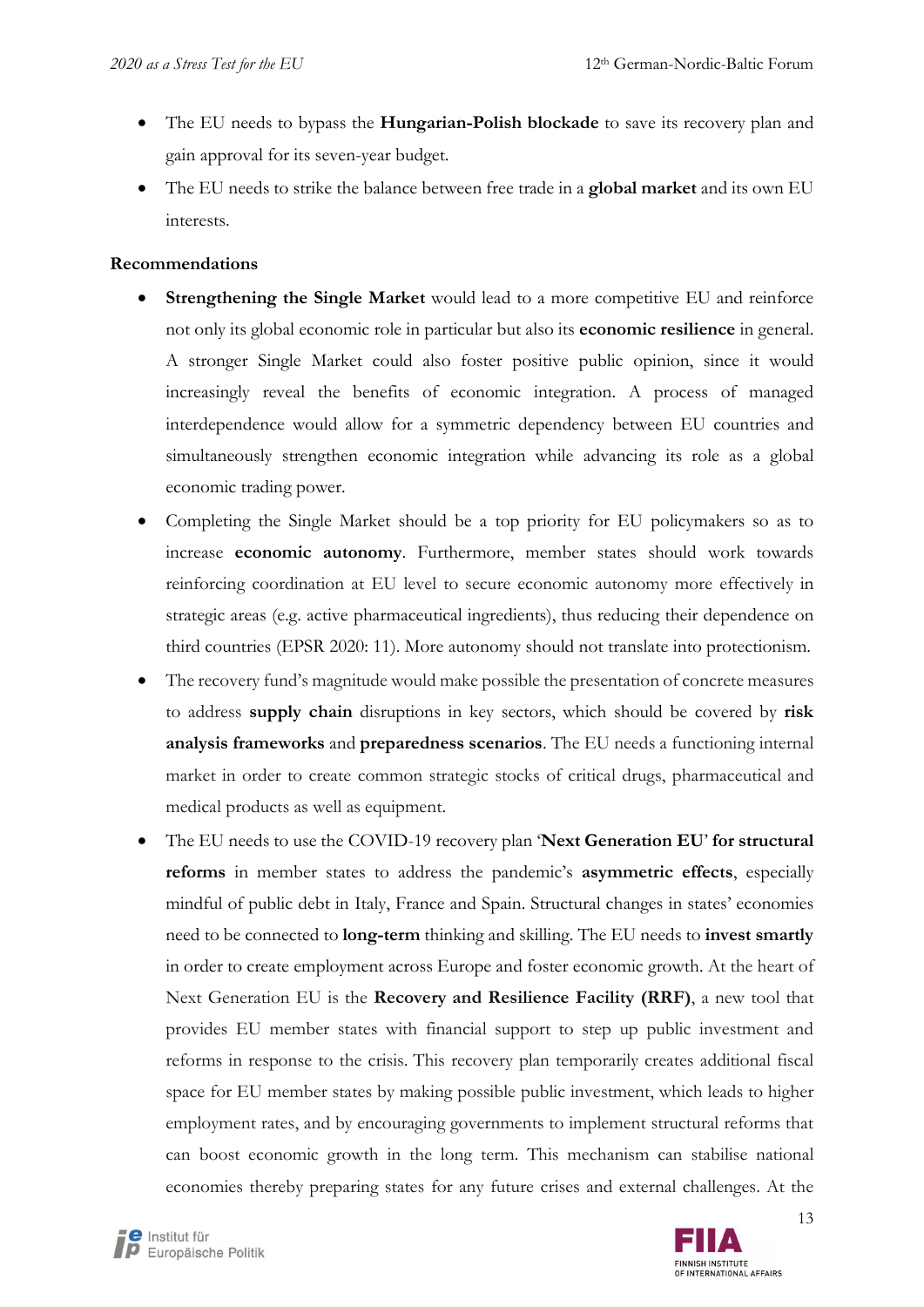same time, financial support provided through the RFF needs to be aligned with the EU's overall objectives, first and foremost the European Green Deal.

- The EU needs to encourage and promote new forms of innovation and investment to protect its citizens and its companies from the adverse impacts of social and economic shocks. In it[s programme](https://www.eu2020.de/blob/2360248/e0312c50f910931819ab67f630d15b2f/06-30-pdf-programm-en-data.pdf), the German Council Presidency committed itself to a forwardlooking EU structural policy that strengthens European regions' competitiveness. The focus is on seeking innovative economic change and safeguarding sustainable employment. This should include targeting inequality resulting from regional disparities through effective allocation criteria for the available funding as well as a European legal instrument for a minimum wage (EPRS 2020: 81). The Support to mitigate Unemployment Risks in an Emergency ([SURE](https://ec.europa.eu/info/business-economy-euro/economic-and-fiscal-policy-coordination/financial-assistance-eu/funding-mechanisms-and-facilities/sure_en)) could represent an effective tool for preventing rising unemployment and economic divergence in the poorer EU countries, such as southern and central-eastern member states, to which the RRF will provide significant liquidity support to help in combatting economic challenges.
- The EU is currently seeing new groups partnering up and forming coalitions. It is the dawn of a new blocking ʿduoʾ, namely Hungary and Poland, as well as of a new blocking group, namely the 'frugal five'. The latter group of states would currently like to extend the issues on which to cooperate within this specific group. At the same time, the Franco-German motor is sputtering in the EU. Finding an in-between balance is pivotal in order for the EU to move forward.
- The EU should focus on removing US-EU bilateral trade obstacles and persuade the US to engage in reforms of the WTO. The EU must play a leading **proactive role** and step up its robustness in trying to build coalitions with the US, Japan and Australia along with addressing China's unfair trade practices. The EU also needs to build a new transatlantic agenda and strengthen a balanced transatlantic relationship, while also making progress in negotiations for a **bilateral investment agreement with China** (see also EPSR 2020: 72).

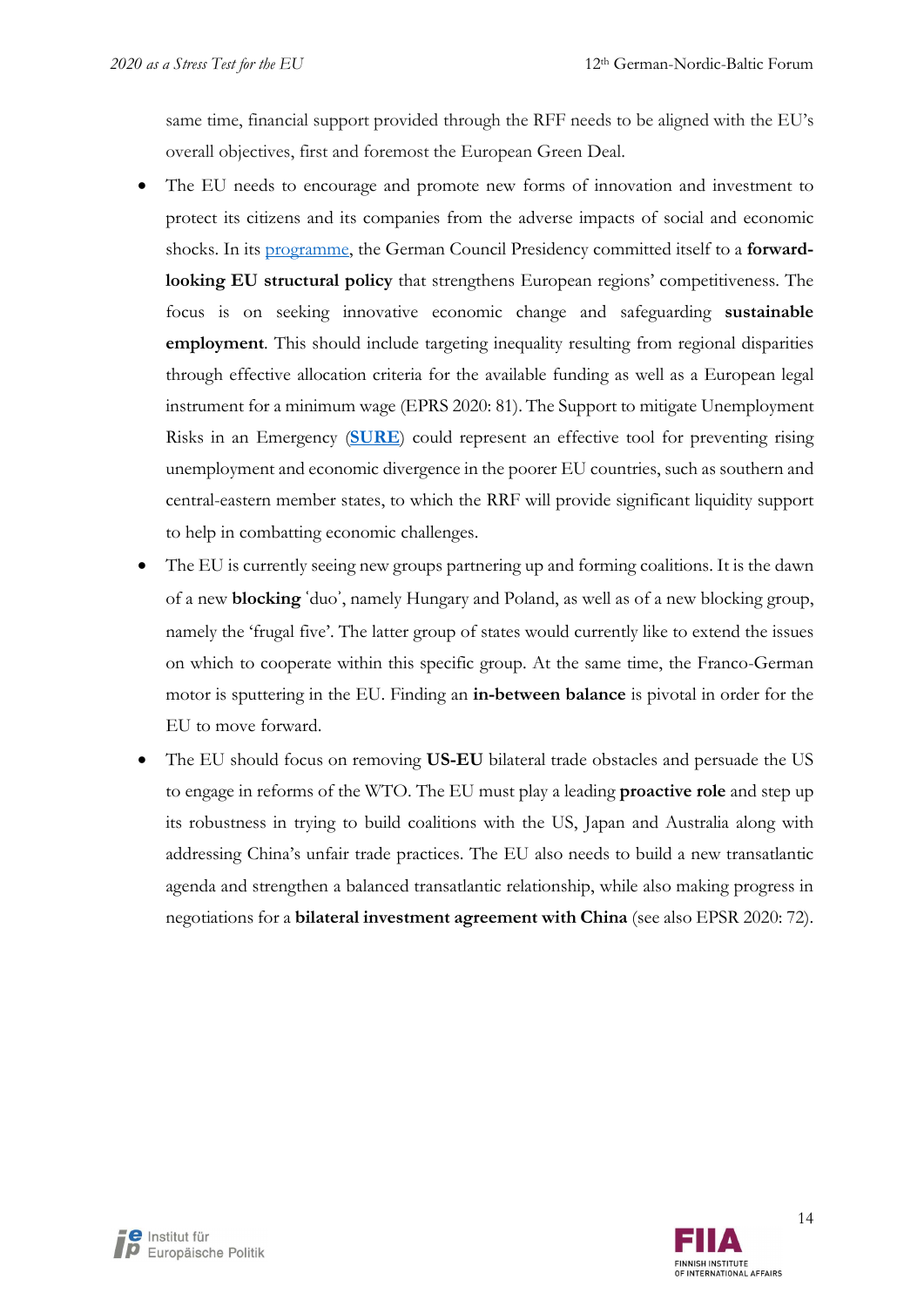#### 4. Facing crises by building resilience: The EU's way forward

#### **Context**

In recent decades, the EU has been facing many different crises. This fragile context requires resilience-building processes to facilitate long-term sustainability. Resilience is defined as the ability to face shocks and respond to persistent structural changes in such a way that societal well-being and EU values are preserved, without compromising the heritage for future generations (Manca et al. 2017: 5). Resilience is a multidimensional phenomenon with numerous cross-cutting aspects and internal – specifically in terms of solidarity between its member states – as well as external dimensions – especially with regard to its **neighbourhood**. The European Union Global Strategy (EUGS) argues that a "resilient state is a secure state", with security and democracy closely intertwined (EUGS 2016: 24). Accordingly, one of the EU's key priorities is also to build state and societal resilience in its neighbourhood, following the European Neighbourhood Policy's primary objective of creating a 'ring of friends' around EU borders (Petrova, & Delcour 2020: 342).

Given recent economic shocks, such as the COVID-19 pandemic, political changes and security threats, Europe needs positive action in strengthening its internal and external resilience, especially with regard to the rule of law, its health policy, social cohesion and solidarity between member states, its neighbourhood as well as digitisation.

Member states' initial responses to the COVID-19 pandemic lacked sufficient EU-wide cooperation, coordination and solidarity. A recent [survey](https://www.europarl.europa.eu/at-your-service/files/be-heard/eurobarometer/2020/public_opinion_in_the_eu_in_time_of_coronavirus_crisis/report/en-covid19-survey-report.pdf) commissioned by the European Parliament on social perceptions of solidarity within the EU in times of the pandemic highlighted that most citizens were in favour of the EU having more competences to deal with crises. While the survey revealed that there was substantial overall trust among citizens in the EU playing a stronger role, it also indicated that countries in the South are very supportive of the EU having more competences when it comes to crises, whereas Northern countries tend to be rather sceptical. However, the survey registered differences also within the Nordic region; for instance, whereas in Sweden those that agree with the EU having more competences are the second lowest (48%), in Denmark they are relatively high (62%). Based on citizens' rather low support for a stronger EU, governments might echo these trends by pursuing regional rather than EU-wide cooperation.

Within the EU, there are many examples of regional coordination and cooperation, which have historic traditions, as for instance between Nordic countries or amongst the Baltic states. The socalle[d Haga](https://www.msb.se/en/about-msb/international-co-operation/nordic-co-operations/) cooperation ensures cross-border cooperation among Nordic countries to manage and prevent incidents together. The Baltic States have also developed a common approach for the mutual assistance and coordination in disaster prevention, preparedness and response. They plan to exchange information about crisis situations and to ensure implementation of the 2018 Agreement on Cooperation in Disaster Response for the Baltic states (Baltic Assembly 2020).

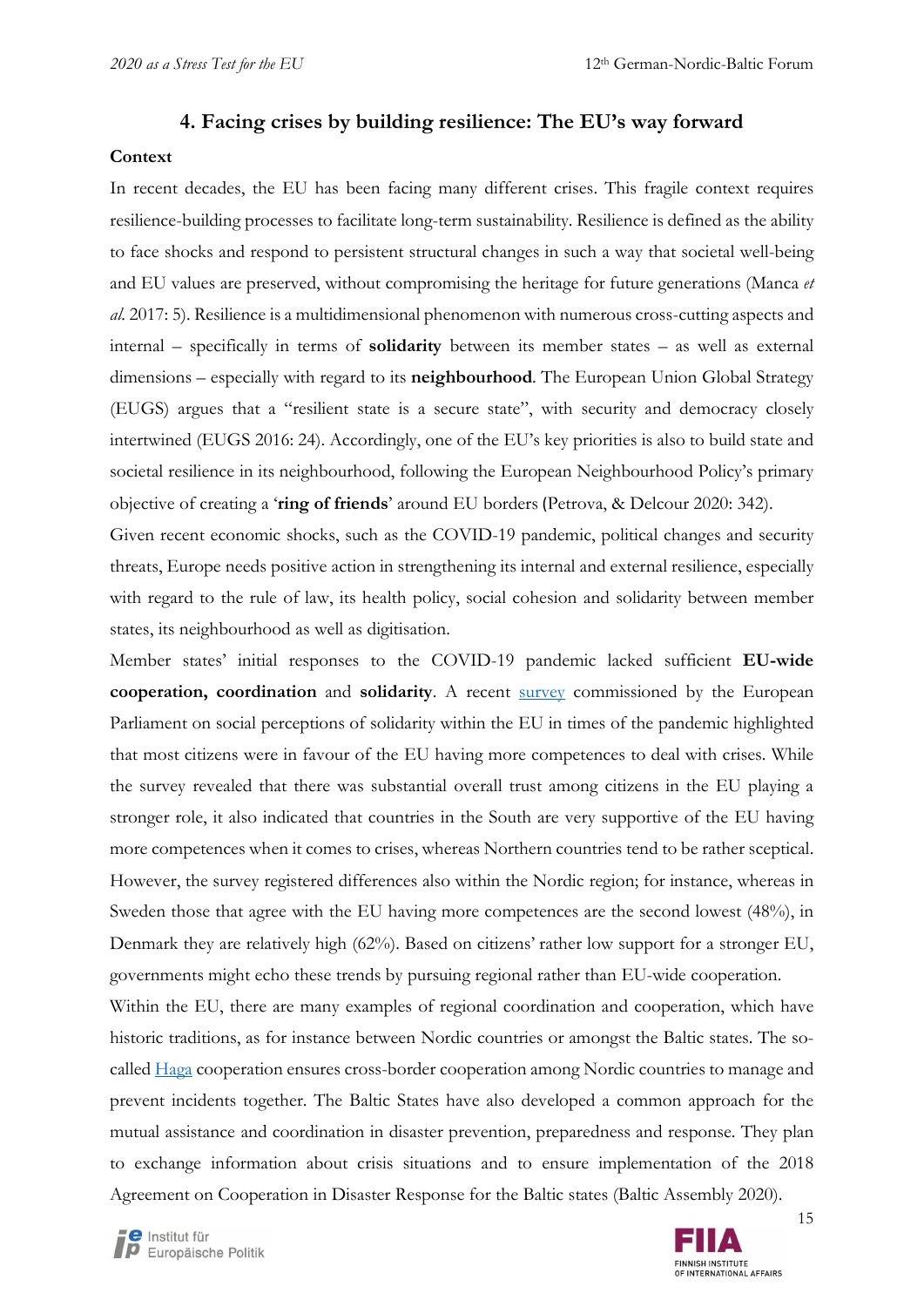#### Internal and External Challenges

The COVID-19 pandemic has exacerbated existing challenges, making even more urgent the need for preventive and transformative policies to strengthen regional as well as EU internal and external resilience (see also EPRS 2020). Three factors, that are important in building post-crisis resilience, have been highlighted by the pandemic. Firstly, it is as yet unfortunately impossible to estimate a clear end to the crisis. Secondly, a global peace time alliance is lacking. Hence, the EU needs to strengthen its role as a European peace time alliance for its member states. Thirdly, while global leadership is completely absent, the EU is witnessing a competition for leadership, for instance in the case of the Franco-German political tussle. Besides these overall challenges, the pandemic and consequent health crisis have deepened wealth and gender inequalities, thus increasing social challenges (State of the Nordic Region 2020). At the same time, nationalism and populism are becoming increasingly evident across the EU, leading to reduced social cohesion. This is also the case in the Nordic-Baltic-German region, for instance in Estonia, where the openly nationalist Conservative People's Party has made significant electoral gains (Mickus & Kuusik 2019).

Subsequent coronavirus waves or other future serious disease outbreaks could keep putting a heavy strain on healthcare systems as well as the solidarity between member states. While many EU states closed their national borders to almost all of their neighbouring countries during the height of the pandemic, the Baltic states Estonia, Latvia and Lithuania opened their borders only to one another creating a ['travel bubble'.](https://www.bbc.com/news/world-europe-52673373) Overall, the EU still lacks a clear set of rules regulating the temporary reintroduction of borders without disrupting the functionality of the Schengen system (see De Somer, Tekin and Meissner 2020).

Even prior to the pandemic, the EU had identified cases of decline in democracy with Poland and Hungary. Emergency measures to contain the COVID-19 pandemic have further exacerbated rule of law violations in these EU member states.

COVID-19 is also leading the EU to even more dependence on digital platforms, making it more vulnerable to large-scale cyber-attacks.

The crisis has further laid bare the need for the EU to devote more effort to anticipatory governance and specifically to foster resilience in an unstable neighbourhood. The latter objective bears the challenge for the EU to develop cooperation in a way that can enhance societal resilience without strengthening autocratic regimes' resilience (Petrova, & Delcour 2020: 352). Ongoing protests in Belarus, for instance, which are the result of human rights, democracy and rule of law violations in the country, require a common and clear response from the EU, albeit this represents a difficult endeavour.

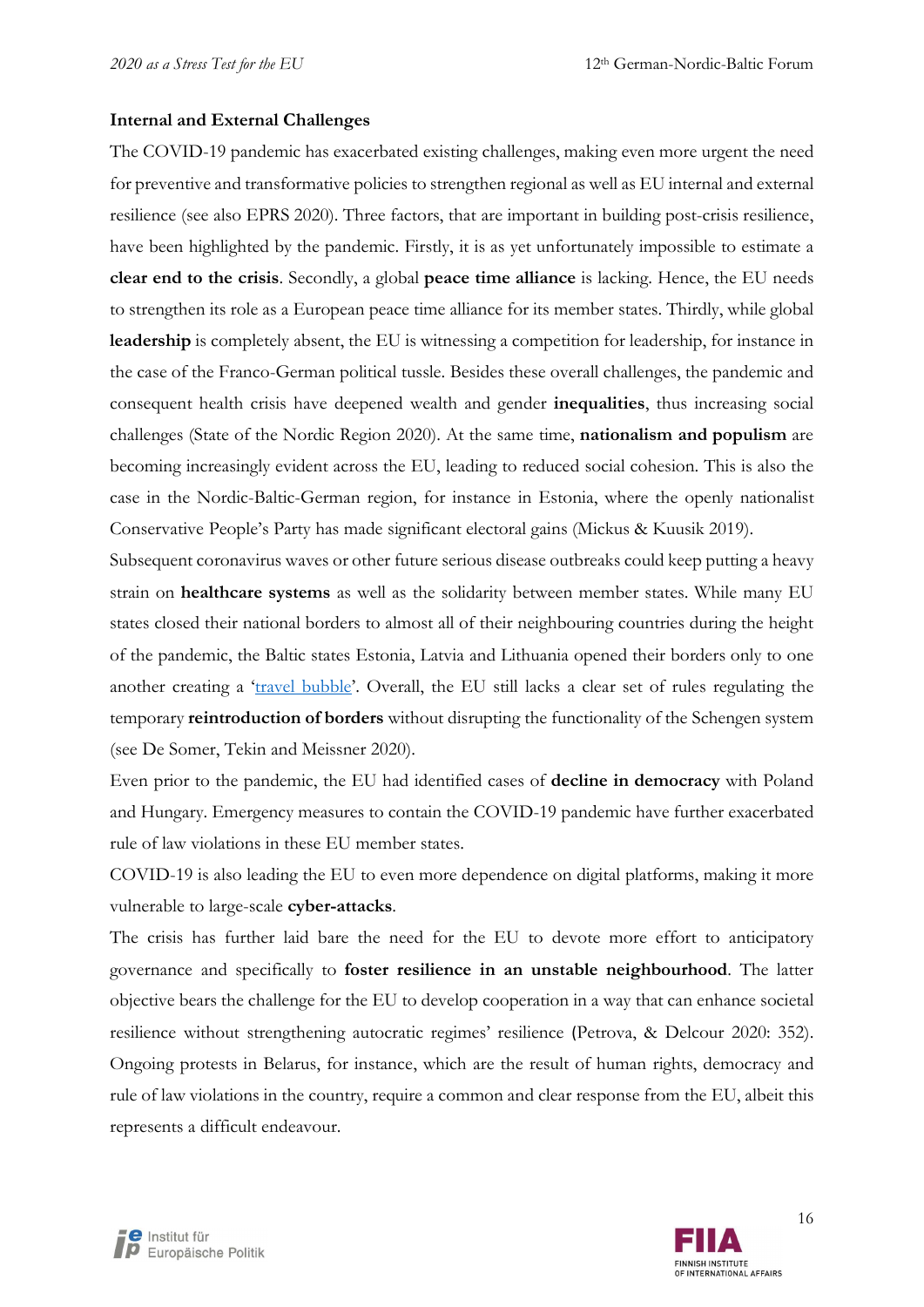#### Key issues to be addressed

- The EU has to identify measures that strengthen solidarity and cooperation among member states, especially in view of a European health policy and firm up proposals for a European Health Union.
- The EU needs to learn from the COVID-19 pandemic in pursuing resilience-building processes internally by strengthening social cohesion as well as coordination and cooperation among its members.
- The further **erosion of the rule of law and democracy** in Hungary and Poland has to be strongly counteracted, by making the receipt of EU funds by a member state dependent on its respect for the rule of law and EU values.
- The EU needs to strengthen resilience in its neighbourhood without strengthening autocratic regimes.
- The EU has to be well-equipped in preparation for medium and long-term external risks such as cyber-attacks, whilst fostering **digital innovation**, which has become all the more important following the COVID-19 pandemic.
- Initially, EU member states had reintroduced internal border controls in an uncoordinated way as a response to the pandemic. At present, this no longer seems to be so and the internal functioning of the Schengen system could thus be preserved. Yet, the EU needs to turn to its external borders and address outstanding reforms in the related EU's migration and asylum policy to keep working towards a shared European response to potential future mass migration flows.

#### Recommendations

 The pandemic is a driver of pre-existing political, societal as well as economic trends and challenges. Accordingly, the EU and its member states need to adapt and find common answers to complex multidimensional developments. The quest for resilience should not be dependent on other countries' behaviour, but should rather be derived from the EU member states' political willingness to compromise, trust in one another and demonstrate solidarity. This crisis has highlighted the EU's limited competences in the health sector and its need to increase crisis management capabilities in terms of early warning systems and shared data collection, in order to be better prepared for future crises, albeit they might be inherently different from the current pandemic. The goal should be to **build alliances** in different sectors and pool expertise in a variety of areas, such as artificial intelligence or the development of vaccines and treatments. Every state thus commits with its own expertise and capabilities. Countries should also **harmonise methodology** at EU level to

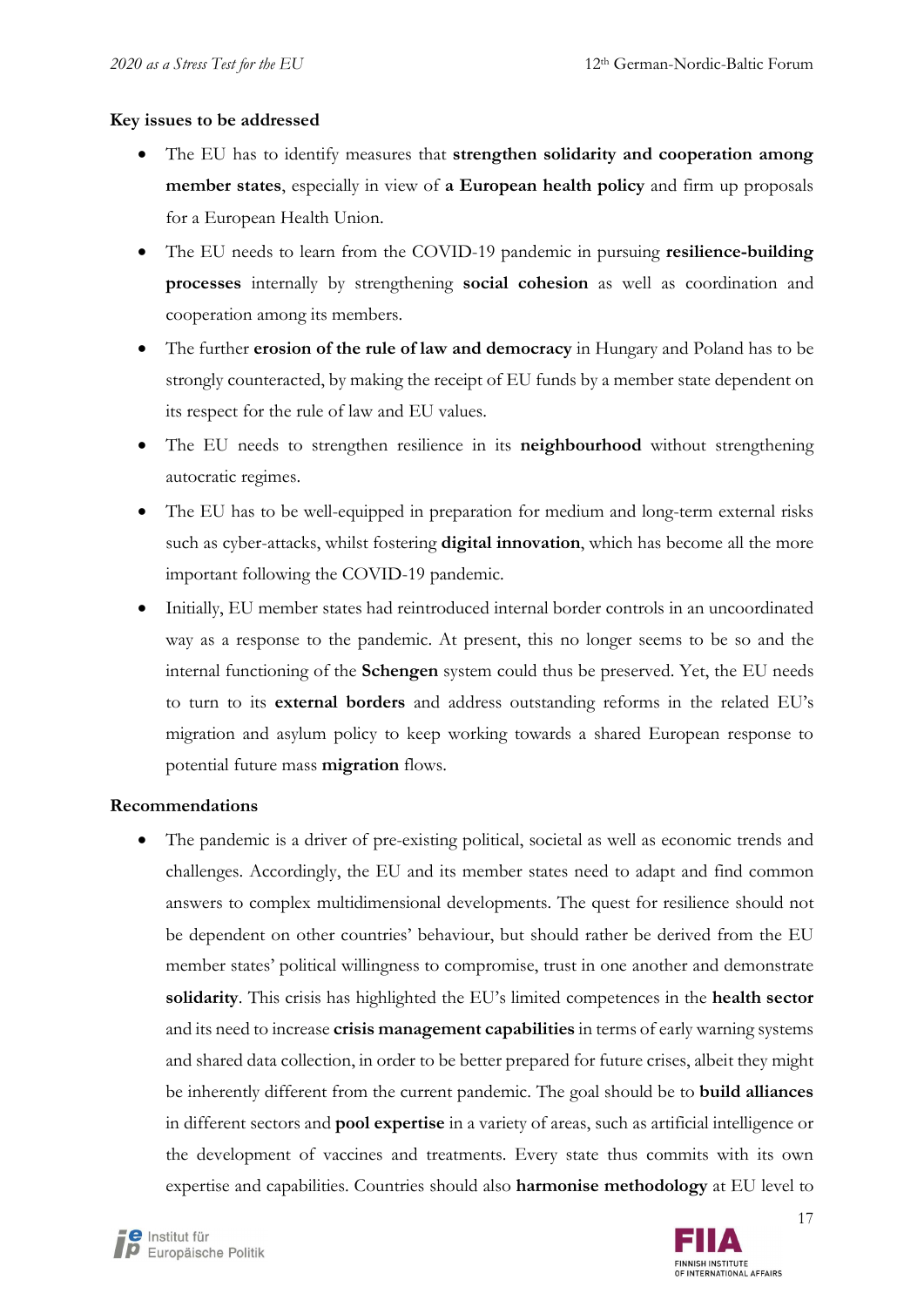have comparable statistics on other instances of epidemics and deal with the spill-over effects of uncoordinated responses through a reinforcement of existing institutional bodies such as the European Medicines Agency.

- One of the key challenges in building resilience is to preserve unity and find solutions that are acceptable to all 27 EU members. This proves to be very difficult due to their differences in interests, capabilities and capacities. Besides the health sector, effective resilience could, therefore, be designed also in other policy areas by aiming at more flexibility generally when it comes to cooperation and by coordinating resilience only among some member states in some areas of interests, in which they are committed to work on, for instance when sharing technological knowledge. However, EU states should resort to these flexible forms of cooperation only with moderation.
- The EU needs to communicate its achievements effectively. In order to increase public knowledge of EU policies and its competencies, the EU has to provide more coordinated EU-wide civic education on European matters. The EU needs to strengthen societal resilience by informing both its own citizens from an internal perspective as well as key global players from an external perspective on what the EU is and does.
- In order to strengthen the **rule of law**, the EU should also improve its digital capabilities, for example the digital justice system in order to have courts working with minimal disruption. Moreover, the EU is still struggling in its demonstrating governability and legitimacy as well as assuming a **leadership role** vis-à-vis its member states and citizens. In order to tackle these challenges, the EU should counteract declining trust in the EU as well as the diminishing appeal of liberal democracy and its values.
- The EU must also strengthen societal resilience in neighbouring countries by supporting grass-roots initiatives, civil societies and the proactive private sector. Autocratic regimes make it very complex and difficult for the EU to support such initiatives, but there are some sectors in which the EU can play a vital role, for instance in issues to do with gender equality, sustainable development, education and the health sector.
- Major external challenges are attached to increasing **digitalisation** across policies. The EU should consider setting up a centre for the anticipation of major digital challenges such as large-scale cyber-attacks to ensure robust risk assessment and management as well as structured contingency planning as well as the stress-testing of existing and future policies. It should also support businesses in securing industrial data, developing artificial intelligence technology and expanding the digital infrastructure.

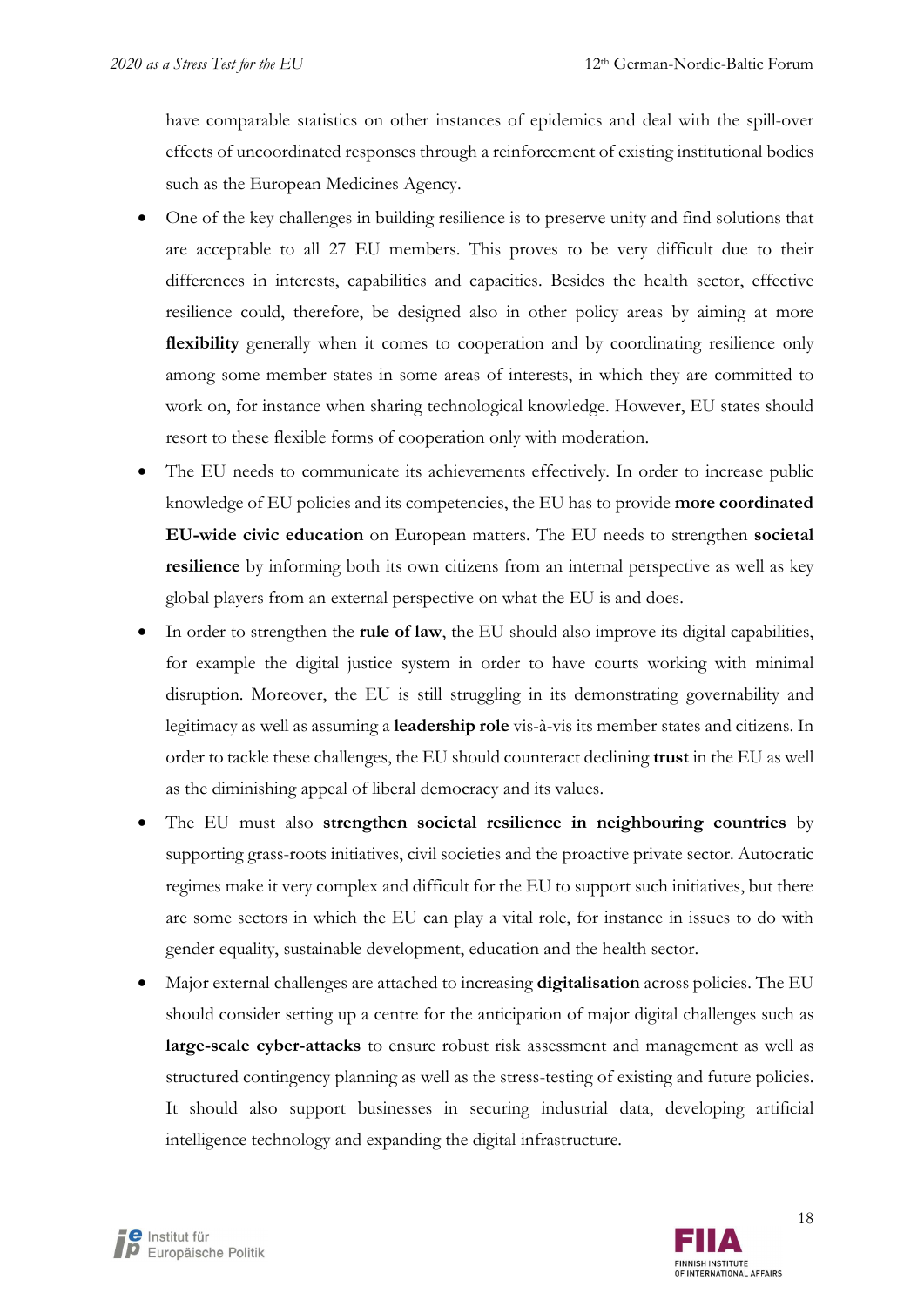In September 2020, the European Commission presented the Pact on Asylum and Migration, which should represent a compromise between EU member states on how to cooperate on migration matters. In response to the increasing influx of asylum seekers, over the years the Nordic countries have employed various measures to stem immigration. Despite some efforts from governments in the region to combine national policies aimed at reducing the number of asylum seekers while improving efforts to integrate those already residing in the respective countries, national reluctance is still forming an obstacle to more cooperation on migration among the Nordic states (State of the Nordic Region 2020). In order to achieve more cooperation in migration matters, above all the EU needs to find a strong voice and representation at the supranational level while also reinforcing internal EU solidarity. This needs to be coupled with making common European solutions more appealing than those at national level.

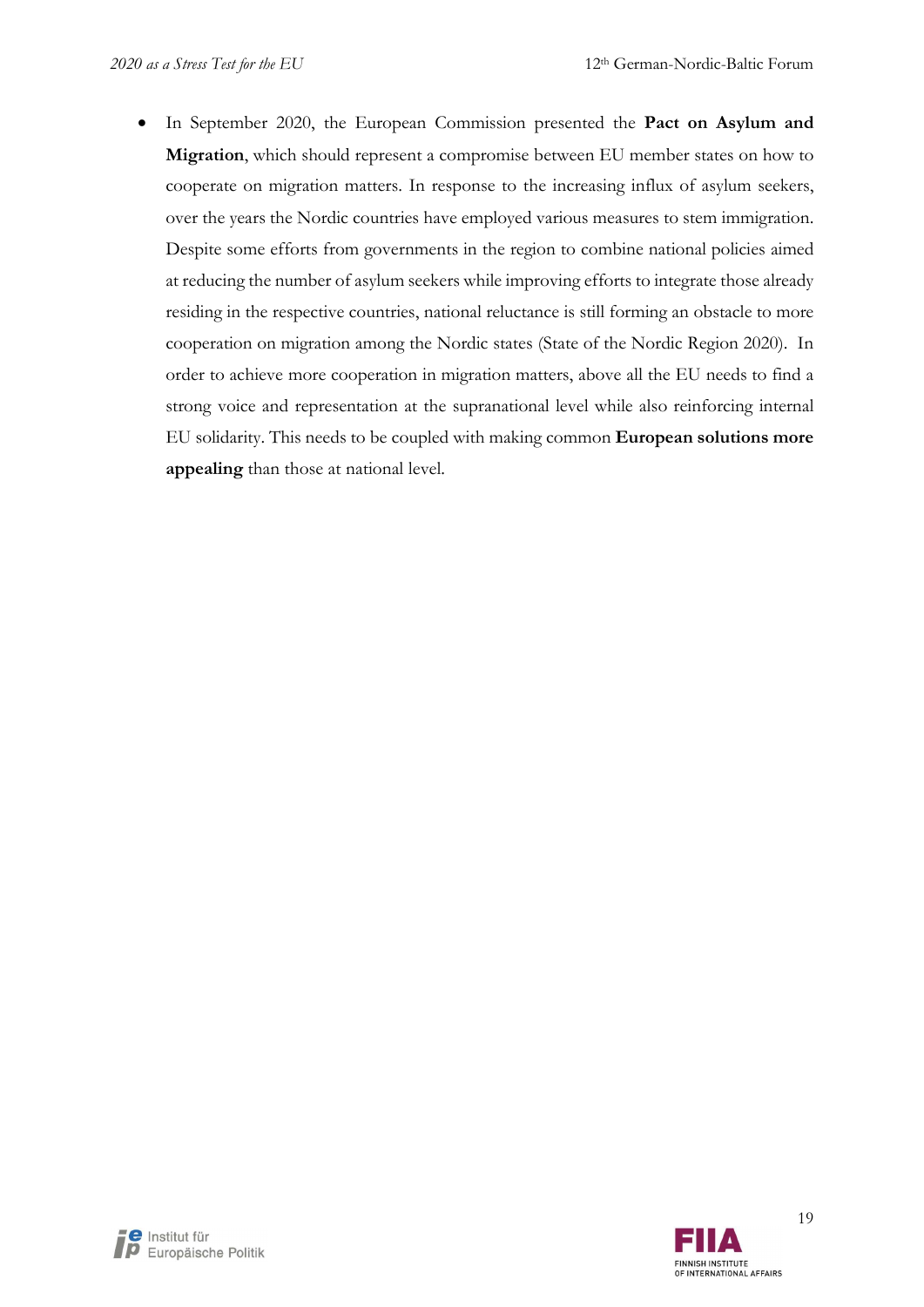#### References

- Baltic Assembly (2020). Comprehensiveanalysis of thecooperation of the Baltic states during COVID-19 crisis https://www.baltasam.org/images/1\_2020/0\_Session/3B\_cooperation\_COVID-19.pdf
- De Somer, M., Tekin, F. & Meissner, V. (2020). Schengen under Pressure: Differentiation or Disintegration?. EU IDEA Policy Papers, No. 7.
- Eurobarometer (2020). Public opinion in the EU in time of coronavirus crisis.
- European Commission (2020). European Economic Forecast Summer 2020 (Interim). Institutional Paper 132.
- European Parliamentary Research Service, EPRS (2020). Towards a more resilient Europe post-coronavirus - An initial mapping of structural risks facing the EU. EPRS Study, PE 653.208.

Eurostat (2020). Quarterly national accounts - GDP and employment.

- Fuchs, Richard, Brown, Calum & Rounsevell, Mark (2020). Europe's Green Deal offshores environmental damage to other nations. Nature, 26 October, https://www.nature.com/articles/d41586-020- 02991-1.
- Helwig, Niklas (2020). EU strategic autonomy: A reality check for Europe's global agenda. FIIA Working Paper 119. https://www.fiia.fi/en/publication/eu-strategic-autonomy
- Manca, Anna Rita, Benczur, Peter & Giovannini, Enrico (2017). Building a Scientific Narrative Towards a More Resilient EU Society. JRC Science for Policy Report, JRC28548.
- McArthur, John & Rasmussen, Khrista (January 9, 2018). Who actually funds the UN and other multilaterals? Brookings. https://www.brookings.edu/blog/order-from-chaos/2018/01/09/whoactually-funds-the-un-and-other-multilaterals/
- Mickus, Justinas and Kuusik, Piret (2019). Baltic Expert Assessment of Risks and Trends Facing the Baltic Region. Vilnius Institute for Policy Analysis and Estonian Foreign Policy Institute / International Centre for Defence and Security.

MSB – Swedish Civil Contingencies Agency (2020). Nordic Cooperation: https://www.msb.se/en/aboutmsb/international-co-operation/nordic-co-operations/

- Petrova, Irina & Delcour, Laure (2020). From principle to practice? The resilience–local ownership nexus in the EU Eastern Partnership policy, Contemporary Security Policy, 41:2, 336-360.
- Siddi, Marco (2020). 'The European Green Deal: Assessing its current state and future implementation', FIIA Working Paper 114, Helsinki: Finnish Institute of International Affairs, available at https://www.fiia.fi/wp-content/uploads/2020/05/wp114\_european-green-deal.pdf.
- Siddi, Marco (2020) 'What are the prospects for the European Green Deal?', LSE EUROPP, 16 July 2020, https://blogs.lse.ac.uk/europpblog/2020/07/16/what-are-the-prospects-for-the-europeangreen-deal/.
- State of the Nordic Region (2020). Nordic Council of Ministers, available online at https://pub.norden.org/nord2020-001/